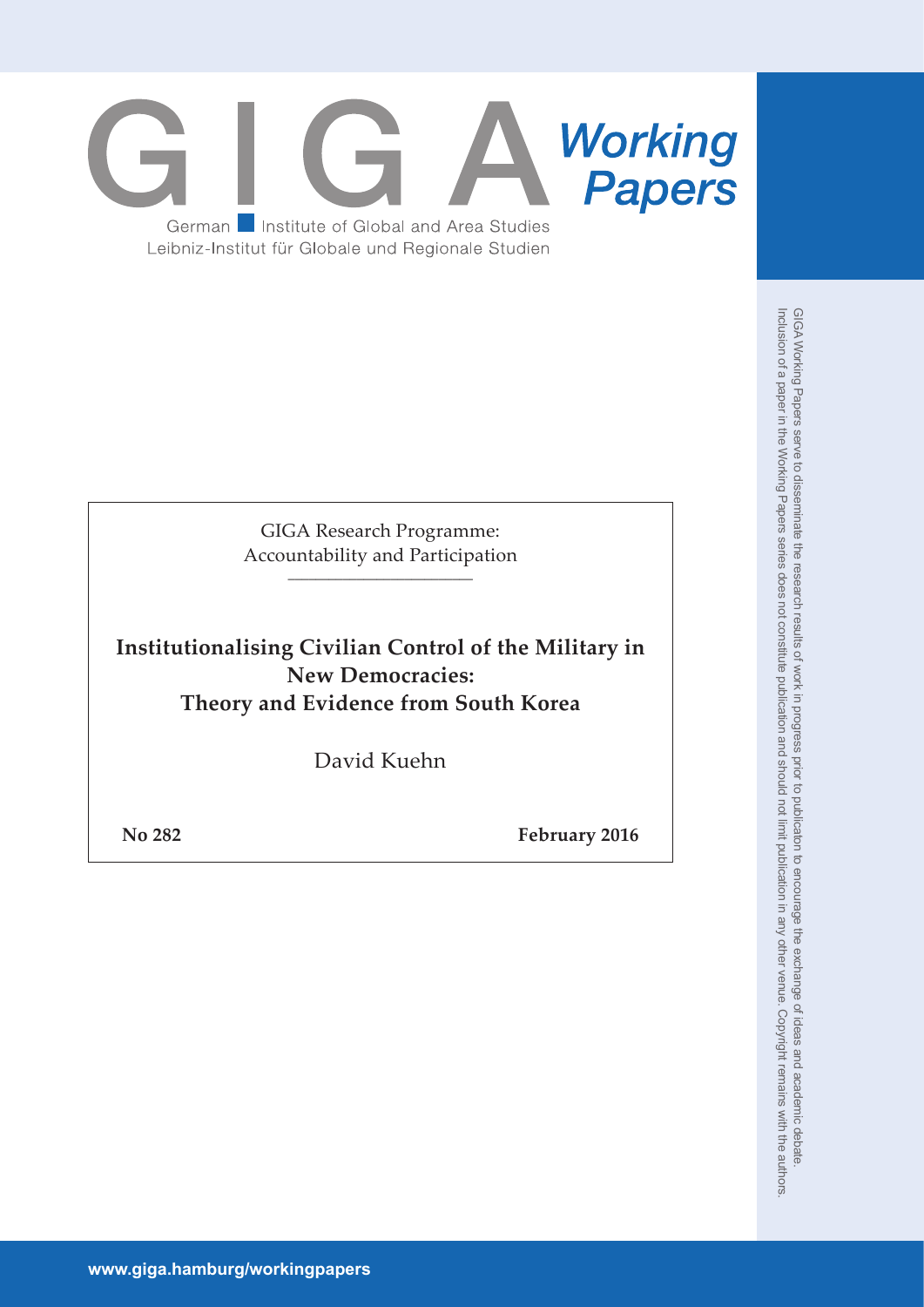## **GIGA Working Papers 282/2016**

Edited by the GIGA German Institute of Global and Area Studies Leibniz‐Institut für Globale und Regionale Studien

The GIGA Working Papers series serves to disseminate the research results of work in progress prior to publication in order to encourage the exchange of ideas and academic debate. An objective of the series is to get the findings out quickly, even if the presenta‐ tions are less than fully polished. Inclusion of a paper in the GIGA Working Papers series does not constitute publication and should not limit publication in any other venue. Copyright remains with the authors.

GIGA Research Programme "Accountability and Participation" Copyright for this issue: © David Kuehn WP Coordination and English‐language Copyediting: Melissa Nelson Editorial Assistance and Production: Silvia Bücke

All GIGA Working Papers are available online and free of charge on the website <www.giga.hamburg/workingpapers>. For any requests please contact: <workingpapers@giga.hamburg>

The GIGA German Institute of Global and Area Studies cannot be held responsible for errors or any consequences arising from the use of information contained in this Working Paper; the views and opinions expressed are solely those of the author or authors and do not necessarily reflect those of the Institute.

GIGA German Institute of Global and Area Studies Leibniz‐Institut für Globale und Regionale Studien Neuer Jungfernstieg 21 20354 Hamburg Germany <info@giga.hamburg> <www.giga.hamburg>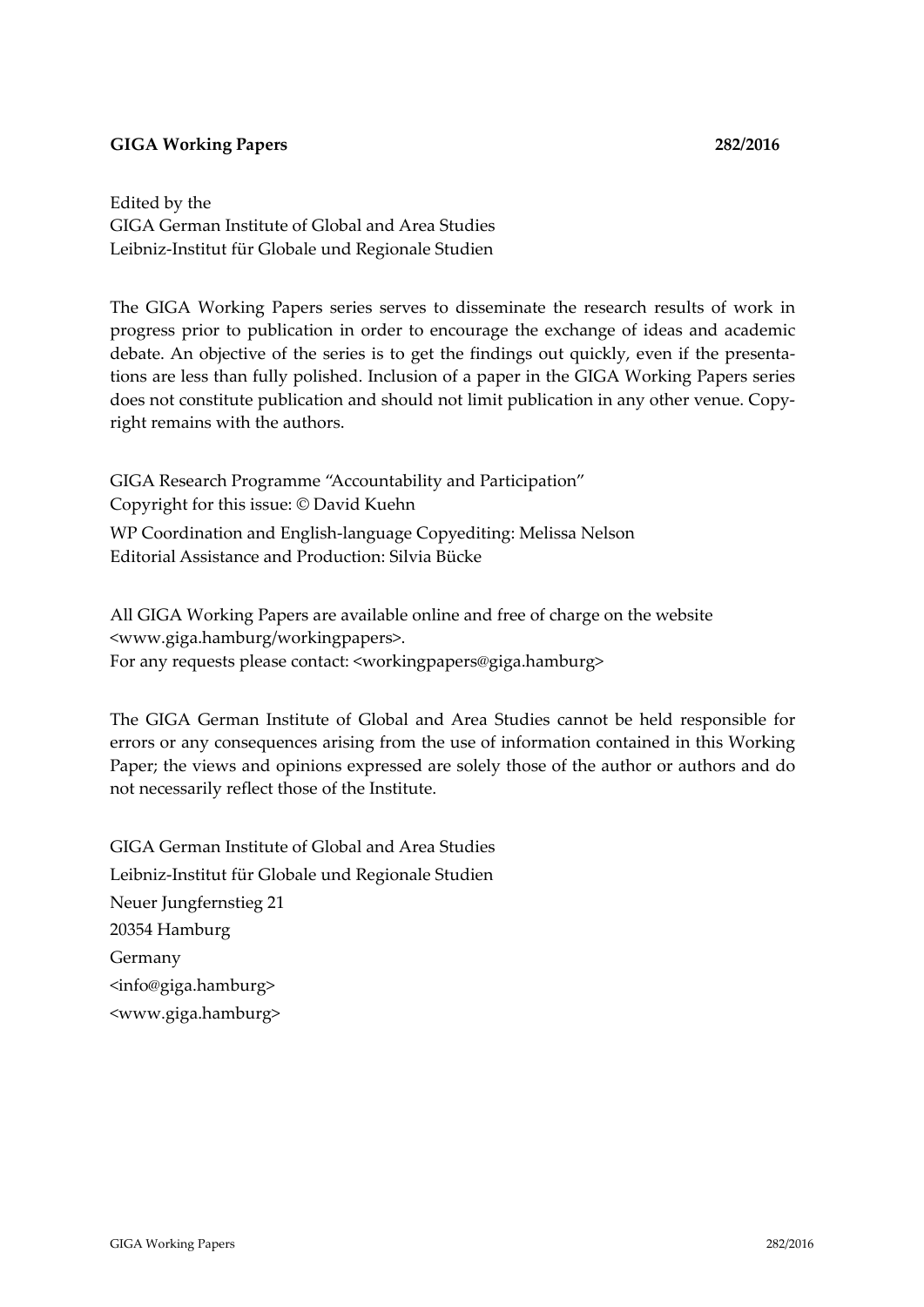# **Institutionalising Civilian Control of the Military in New Democracies: Theory and Evidence from South Korea**

## **Abstract**

This paper aims to answer the question of how and under what circumstances civilian control can be established in newly democratised nations. To do this, I propose a new theo‐ retical argument that conceives of the process of institutionalising civilian control in new democracies as a series of power struggles between the democratically elected civilians and the military leadership. The outcome of these power struggles depends on the respective bargaining power of civilians and the military, which is in turn a function of (1) the willingness of civilians to challenge the military's institutional prerogatives and the military's willingness to defend them and (2) each party's ability to bear the costs of a civil– military conflict. To illustrate and assess the argument, I derive a number of propositions about the expected development of civil–military relations after the transition to democracy and the possible outcomes of civil–military power struggles, subsequently testing them via an in-depth case study of civil-military relations in post-transition South Korea.

Keywords: Civilian control, civil–military relations, democratisation, military, South Korea

## **Dr. David Kuehn**

is a senior research fellow at the Institute of Political Science, Heidelberg University and co-principal investigator in the "Dictator's endgame. Theory and empirical analysis of military behaviour in authoritarian regime crises, 1946–2014" project, which is funded by the German Research Foundation (KU 2485/4‐1). From April to June 2015 he was a visiting fel‐ low at the GIGA as part of the IDCAR network.

<david.kuehn@ipw.uni‐heidelberg.de>

<www.uni‐heidelberg.de/politikwissenschaften/personal/croissant/kuehn\_en.html>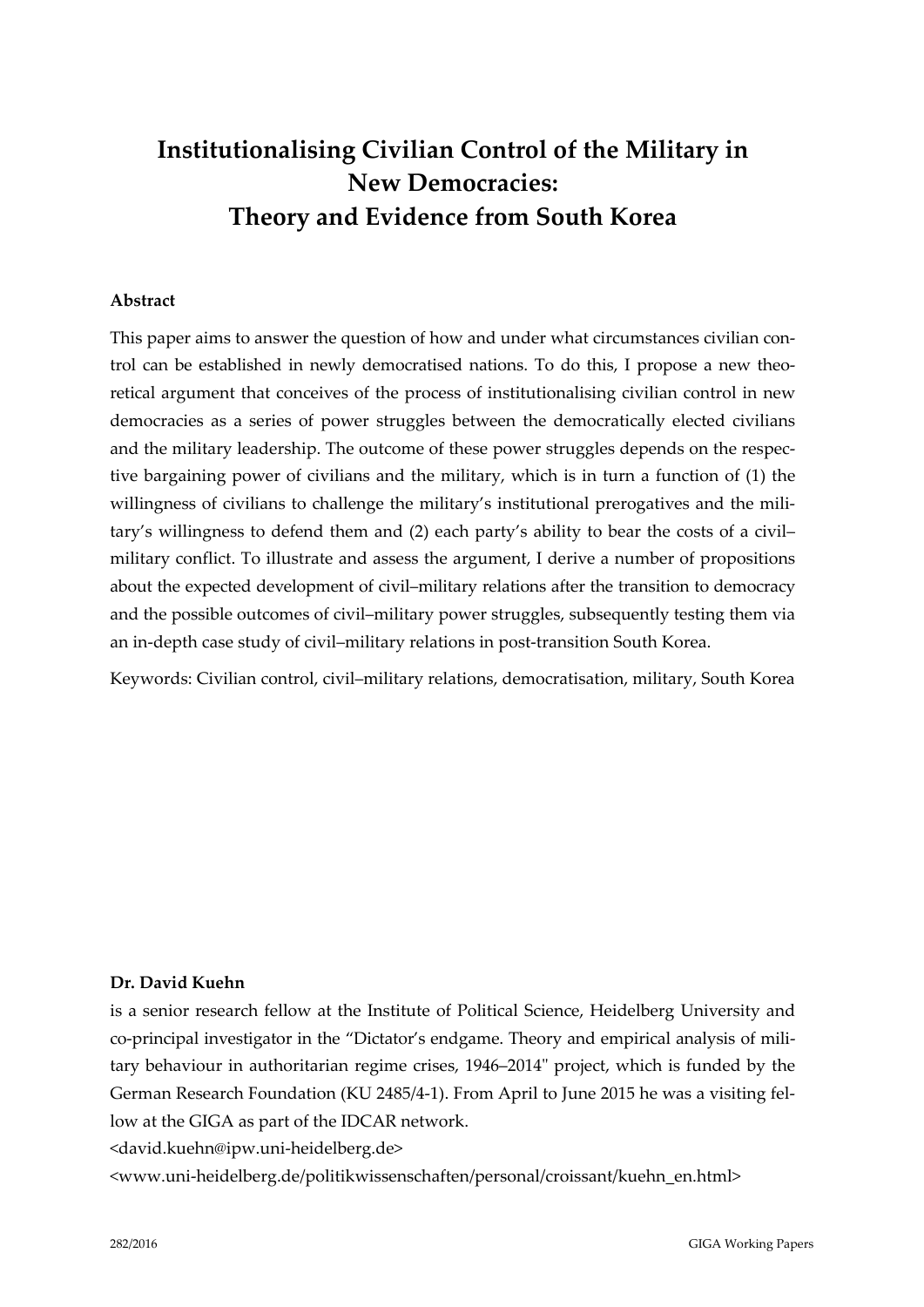## **Institutionalising Civilian Control of the Military in New Democracies: Theory and Evidence from South Korea**

**David Kuehn**

## **Article Outline**

- 1 Introduction
- 2 Defining and Explaining Civilian Control in New Democracies
- 3 A Theory of the Institutionalisation of Civilian Control in New Democracies
- 4 Institutionalising Civilian Control in South Korea
- 5 Conclusion

Bibliography

## **1 Introduction**

In 1987, South Korean voters participated in the first democratic presidential elections since the 1960s, marking the end of three decades of military rule and the beginning of a process of democratic transition and consolidation, which today, another three decades later, can only be considered a success story (Bertelsmann Foundation 2014).<sup>1</sup> Not only has South Korea seen the development of democratic institutions such as a differentiated party system, the

1

<sup>1</sup> This paper is based on the author's doctoral dissertation, entitled "Institutionalising Civilian Control in New Democracies. A Game-Theoretic Contribution to the Development of Civil–Military Relations Theory," submitted to the Faculty of Economics and Social Sciences at Heidelberg University (Kuehn 2013). The author wishes to thank the German Research Foundation for its generous funding of this research.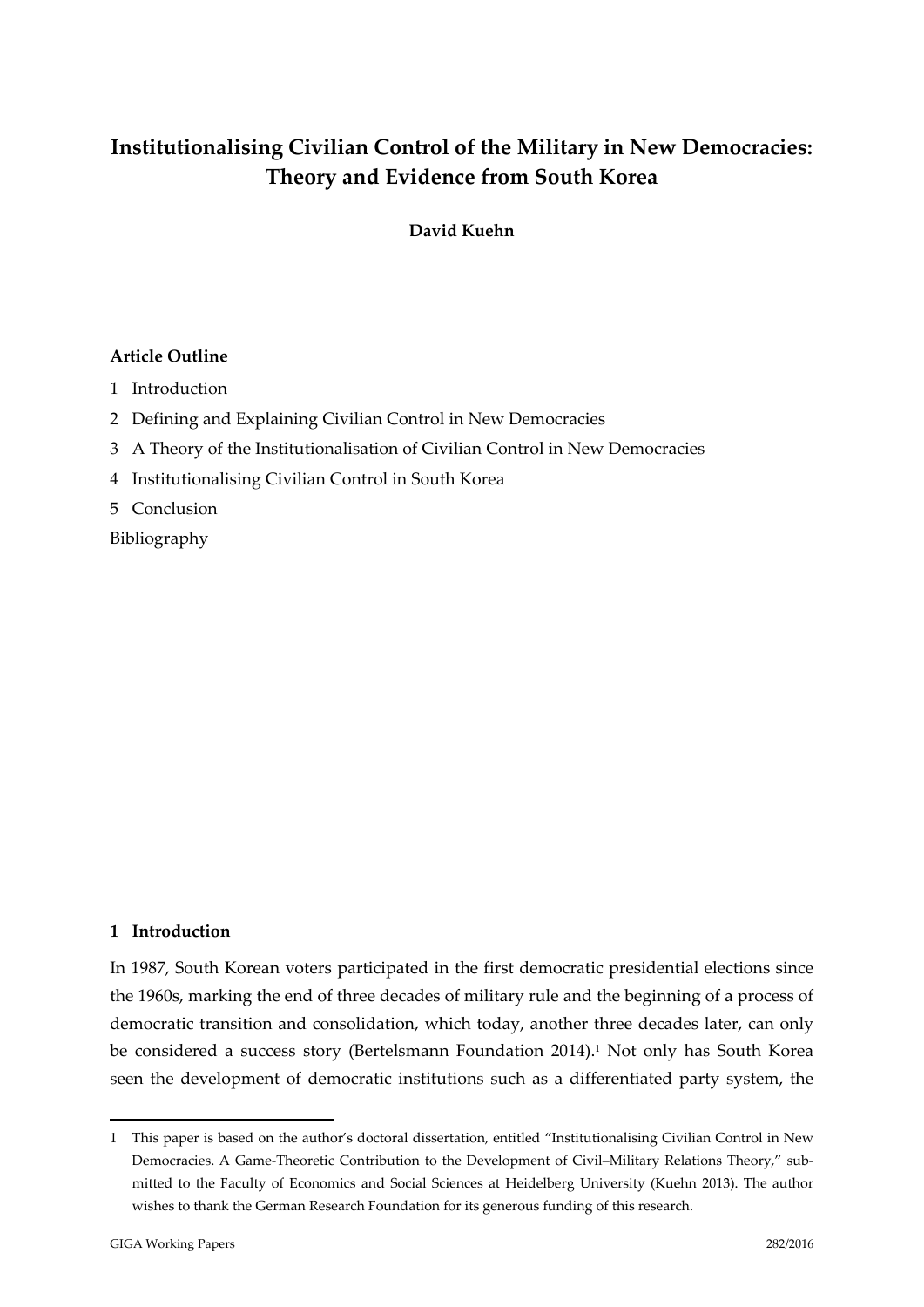rule of law, constitutional checks and balances, a free press, and a lively society, but also, and crucially, the military, which previously enjoyed tremendous political influence over a wide range of political, economic, and social issues, is now under effective civilian control. This, however, only became possible after a long and often confrontational period of reform, as the South Korean armed forces were able to secure considerable institutional privileges through the transition and well into the democratic period.

This is not untypical of the development of civil–military relations in "third wave" de‐ mocracies (Huntington 1991). By 2010 a considerable number of newly democratised countries, mostly in Eastern and Southern Europe (inter alia Hungary, Poland, Portugal, and Spain) but also including a few in Latin America (Argentina, Mexico, Uruguay), had achieved a considerable degree of civilian control. In the majority of the Asian, Latin Ameri‐ can, and African new democracies, however, civilian control remained limited to certain policy matters and the military continued to dominate defence and military policy, or the civilian government was effectively under the tutelage of the military (Smith 2005; Barany 2012; Croissant and Kuehn 2015). This suggests that the successful establishment of civilian control is hardly an easy task: not only is it costly for civilians to spend political capital on challenging the military's existing prerogatives and creating the necessary institutions to meaningfully influence defence and military policy, but civilians also have to take into account the possibility that the military might actively oppose the push for more civilian control and challenge civilian principles. This raises the crucial question of how and under what circumstances civilian control can be established in newly democratised nations.

While the relevance of the establishment of civilian control over the military is undisputed (e.g., Dahl 1989), a definitive answer to the above question remains elusive. There is little agreed-upon theoretical knowledge on the factors and causal processes that explain the establishment of institutions for civilian control in newly democratised countries (Croissant et al. 2013). In this paper, I propose a theoretical argument to answer to this question. I argue that the development of civil–military relations during and after the transition to democracy can best be conceived of as a series of intermittent power struggles between civilian and military elites. The outcomes of these power struggles ultimately depend on the respective bargaining power of civilians and the military, which, in turn, is a function of the importance these actors place on the respective material issue that is being contested, and their ability to bear the costs of a civil–military conflict.

The paper proceeds as follows. In Section 2, I define and conceptualise civilian control of the military and briefly review the existing literature on civil–military relations in new de‐ mocracies. I argue that even though the field has produced a considerable number of theoretical arguments, it has focused too heavily on individual causal factors that influence civil– military relations while paying too little attention to the mechanisms through which this causal influence is exerted. This, I argue, has hampered the development of a coherent ana‐ lytical answer to the question of why and how civilian control can be institutionalised in new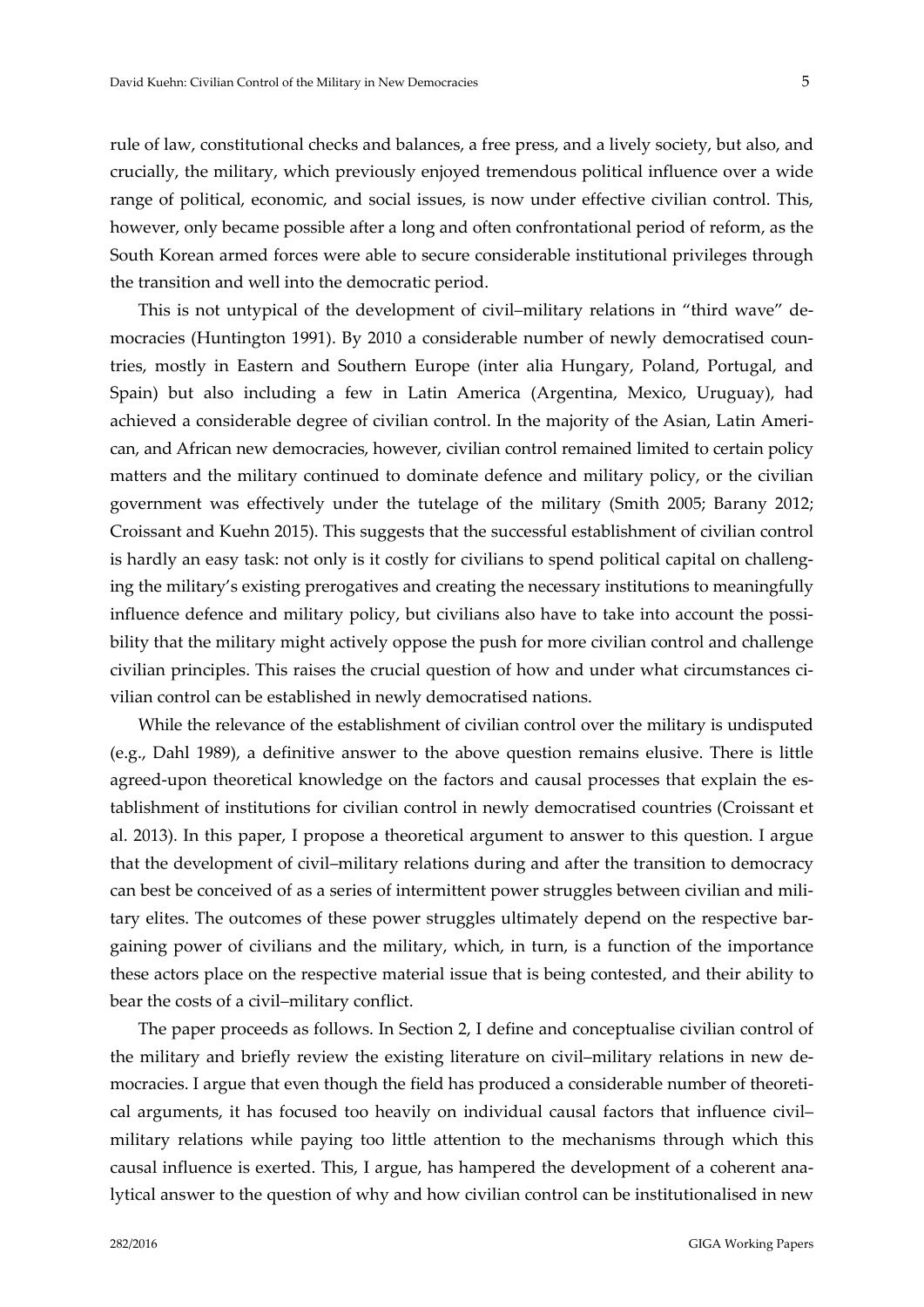democracies. In Section 3, I present my theoretical argument, which seeks to overcome this fragmentation by focusing analytically on the causal mechanisms underlying the institutionalisation of civilian control. Section 4 illustrates and tests this argument by systematically tracing the historical development of civil-military relations in South Korea after the transition to democracy in the late 1980s. Section 5 concludes the paper with a comparative as‐ sessment of the case study.

#### **2 Defining and Explaining Civilian Control in New Democracies**

### *2.1 Defining and Conceptualising Civilian Control*

The military's monopoly over the means of violence, as well as its hierarchical organisational structure, raises the question of how unarmed civilians can ensure that the military remains firmly subordinate to the legitimate civilian holders of political office (Finer 1966: 2).2 The latter situation has traditionally been captured under the notion of "civilian control." While there are a number of competing definitions and conceptualisations of "civilian control" (Desch 1999: 3–5; Feaver 1999; Croissant and Kuehn 2011: 18–24), all share a core understanding of what the term denotes – namely, a hierarchical relationship in which civilians make decisions that are binding for society as a whole, with the military responsible for advising on and implementing those decisions that have been delegated to them by the civilian decision makers. Consequently, the degree of civilian control depends on the degree to which civilians have the *authority* to make socially binding decisions, as well as sufficient *oversight* to en‐ sure that the military fulfils its delegated functions in the way that the civilians want (Welch 1976; Agüero 1995; Alagappa 2001; Feaver 2003). Accordingly, civilian control can be under‐ stood as *that distribution of authority and oversight under which civilians are able to autonomously* decide on all relevant political decision-making matters, can delegate and repeal the delegation of politi*cal decision‐making and implementation to the military, and can oversee and direct the making and implementation of those decisions that they have delegated to the military.*

<u>.</u>

<sup>2</sup> In defining the relevant actors in civil–military relations, I follow the standard discussions in the literature. Civilians are the members of those political organisations and agencies that are entitled by constitutional mandate to decide on the "authoritative allocation of values for a society" (Easton 1965: 3) and to formulate, implement, and oversee the implementation of these authoritative political decisions. This includes the members of the executive and legislative branches of government at the national level. The military (or "armed forces"; both terms will be used interchangeably), on the other hand, is that hierarchically structured, bureaucratic state organisation that is constitutionally mandated to advise on and implement that subset of authori‐ tative decisions that are concerned with establishing and upholding the state monopoly on organised coercion and with protecting society and the state against – predominantly but not exclusively – external security threats (Edmonds 1988: 26; Feaver 2003: 4; Shemella 2006). This includes the armed services (e.g., army, navy, and air force), and other organisations of organised coercion (such as paramilitary units or military intelligence agencies) that are under the command of the professional officer corps (Croissant et al. 2010).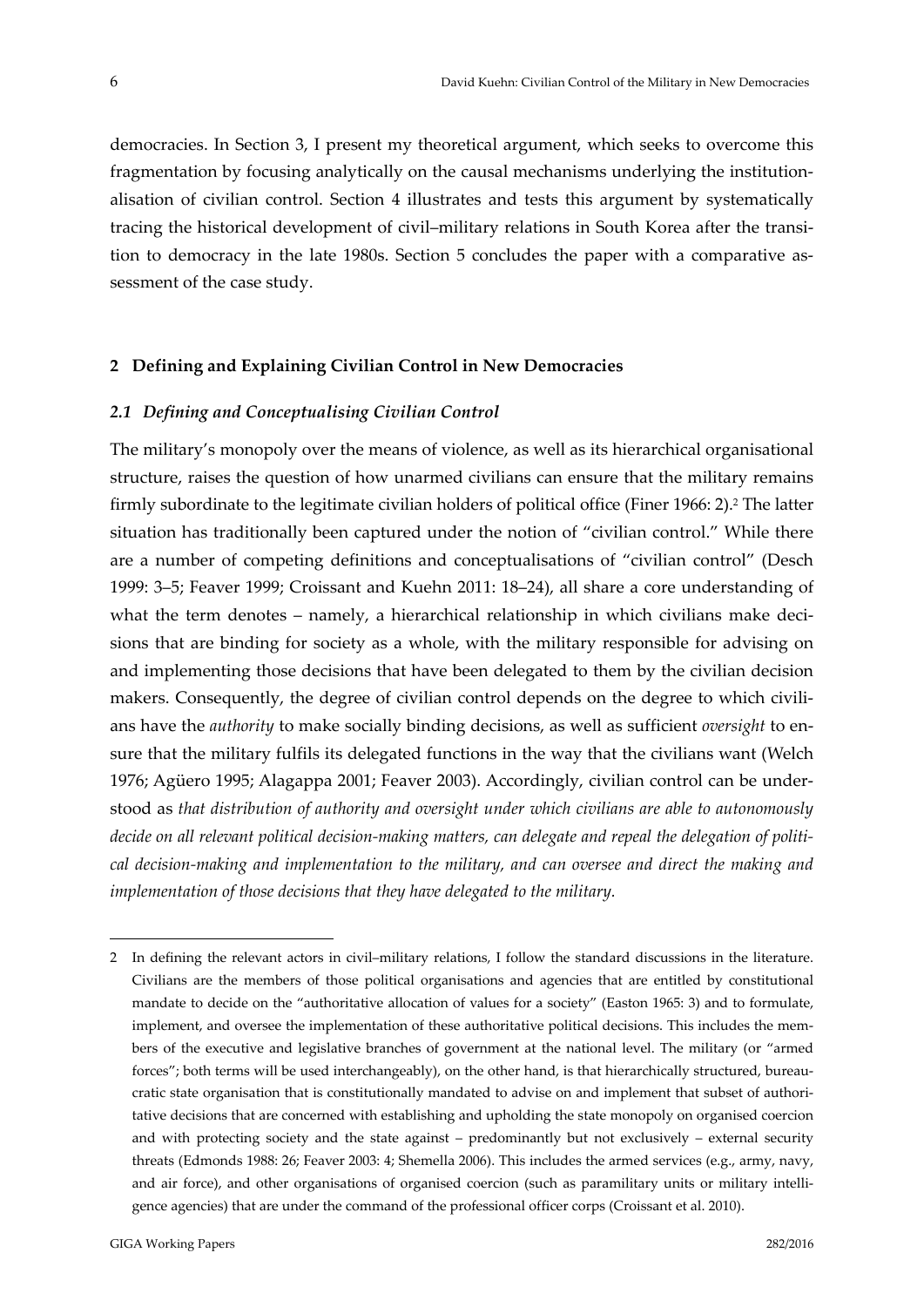Authority and oversight over decision‐making matters are realised through a framework of *institutions* (Pion‐Berlin 1992; 1997; Bland 1999; Bruneau 2006) – that is, a set of human‐ made operational rules and organisations that regulate, constrain, and enable the behaviour of civilians and the military on a day‐to‐day basis (North 1990; V. Ostrom 1990: 50–55; Hall and Taylor 1996: 948). While the concrete empirical structure of "institutional regimes" that ensure civilian oversight over decision-making matters will vary across time, space, and different substantive issue areas, the underlying functional attributes of institutionalised civilian control are invariant: First, institutions that enable civilians to exercise effective authority and oversight must be *present*. Second, institutional prerogatives (Stepan 1988) that guarantee the military's autonomous authority and freedom from civilian oversight must be *absent* (Pion‐ Berlin 1992; Ben‐Meir 1995; Alagappa 2001; Croissant et al. 2010).

The institutions of *authority* define the extent of civilians' autonomous decision-making power over policies by channelling "the degree of pressure an actor can bring to bear on policy and the likely direction of this pressure" (Hall 1986: 19). These institutions include (1) formal rules that ensure civilians' right to propose and enact legislation in all political matters – in‐ cluding internal security, defence, and military policy – and to decide on matters of war and peace and declare domestic emergency situations, as well as (2) effective organisations such as defence ministries and legislative committees with actual decision-making power and with civilians in command, without undue influence from active or retired military personnel (Croissant et al. 2010). *Oversight* institutions enable civilians to monitor and direct the im‐ plementation of decisions delegated to the military, and to punish military misbehaviour. They include (1) regulations on ministerial oversight, legislative scrutiny, and the auditing of defence policy, military policy, and budgets, as well as on the judicial accountability of the military, and (2) civilian-led agencies such as ministries, legislative committees, auditing chambers, and courts that are mandated and able to oversee and direct the military's operations and to punish military "shirking" (Feaver 2003; Pion‐Berlin and Trinkunas 2010; Bessner and Lorber 2012).3

## *2.2 Explaining Civilian Control*

Since the publication of Samuel Huntington's groundbreaking work *The Soldier and the State* (Huntington 1957), the scholarly literature has produced a wide range of arguments to ex‐ plain the conditions under which civilian control can be established, is likely to be upheld, or will break down. Following Peter Feaver (1999), these explanations can be roughly divided into those focusing on the specific characteristics of the military (military‐internal factors)

1

<sup>3</sup> This *institutional* definition of civilian control runs counter to a *behavioural* understanding of civilian control as the absence of military coups (e.g., Finer 1962; Luttwak 1968; Belkin and Schofer 2003; Svolik 2010) or other forms of civil-military conflicts of interest (Desch 1999; Kemp and Hudlin 1992; Kohn 1997). As I and my colleagues have discussed elsewhere, this exclusive focus on the behavioural dimension is problematic for methodological and substantive reasons (Croissant et al. 2010).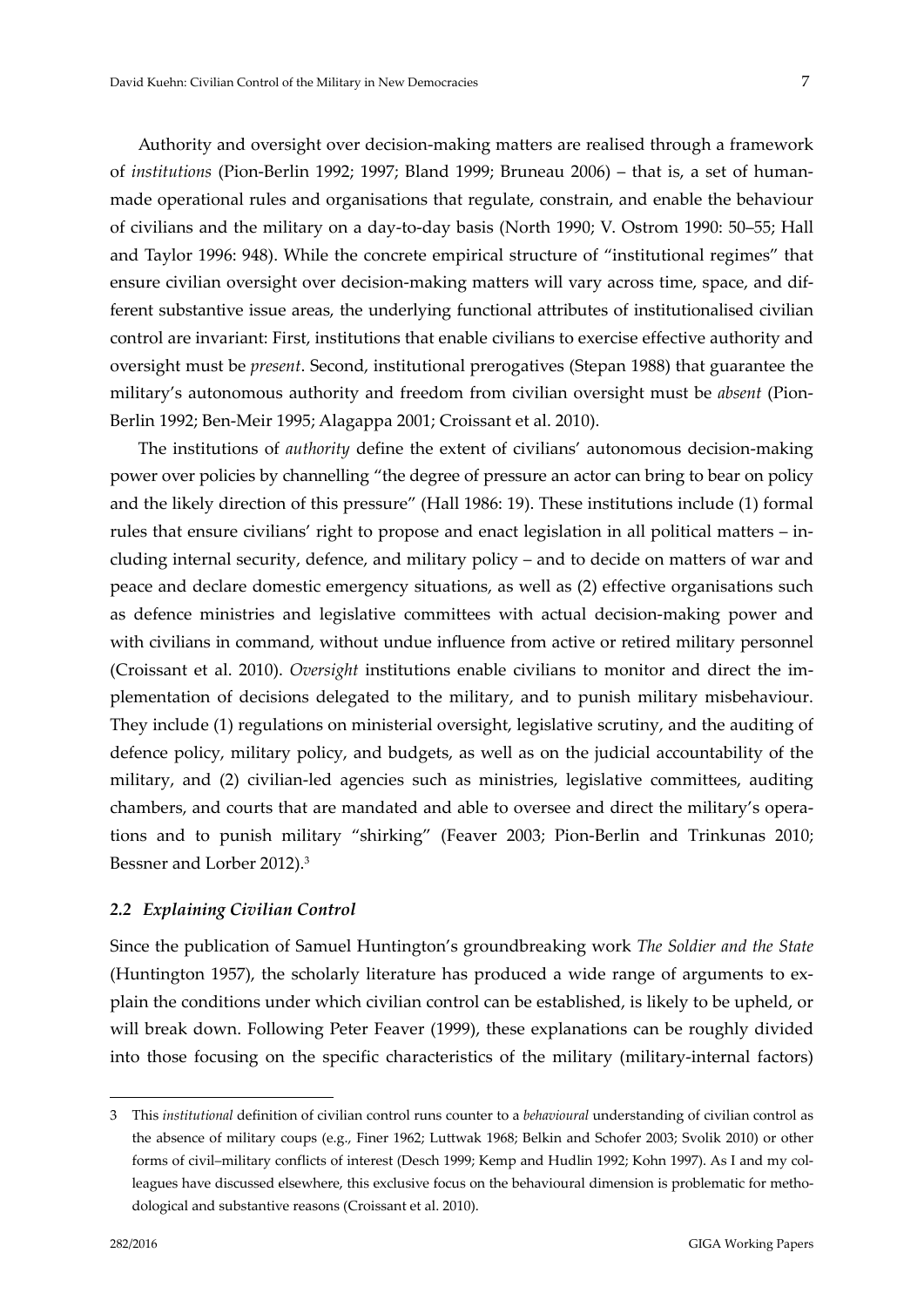and those that focus on aspects of the civilian society, broader structural or historical developments, or the international system (military‐external factors). The former include not only normative variables such as military values – for instance, "professionalism" (Huntington 1957; Barany 2012) – or the degree of popular support for the military (Mares 1998) but also structural and institutional factors such as the military's class structure (Nun 1967), its corporate interests or grievances (Beeson and Bellamy 2008), its size (Collier and Hoeffler 2006), and its internal cohesion (T. Lee 2014). The list of military-external variables is even longer. It includes historical factors such as colonial history (Collier and Hoeffler 2005), the nature and type of the regime preceding the new democratic system (Agüero 1997), and the prevalence of military coups prior to the transition to democracy (Ezrow and Frantz 2011); structural variables such as existing domestic security threats (Alagappa 2001), socio-ethnic cleavages (Frazer 1995) and socio‐economic factors (Gandhi and Przeworski 2006); institutional expla‐ nations such as the cohesion of the civilian elites (Serra 2010), the specific configuration of political institutions and the system of government (Trinkunas 2005), and the degree of consolidation the new democratic institutions have achieved (Croissant et al. 2013); and international factors such as the influence of international actors and organisations (Ruby and Gibler 2010) and external security threats (Desch 1999).

Despite this wealth of existing theoretical arguments, civil–military relations theory, both in general and specifically regarding newly democratised nations, has repeatedly been criticised as being weakly developed and having failed to contribute much to our understanding of civil–military relations and civilian control (e.g., Sigmund 1993; Pion‐Berlin 2001; Nelson 2002; Feaver and Seeler 2009; Bruneau 2012). In sum, the critique is that the pluralism of in‐ dividual arguments has resulted in a host of unconnected "partial theories" or "heuristic themes" (Kennedy and Louscher 1991: 1) that do not provide much structure for a broader approach or explanatory framework. On the one hand, this is due to the lack of rigorous empirical testing of competing explanations (Feaver 1999: 224). On the other hand, civil–military relations theory is also relatively weak in terms of theoretical quality, with a high number of explanations that border on tautologies (e.g., Huntington 1957), or variables whose causal effect is theorised inconsistently in the literature (e.g., Andreski 1968; Desch 1999). Most importantly, however, theory development and the meaningful accumulation of knowledge in the field has thus far been undermined by the disregard for the explicit theorisation of the causal processes (or causal mechanisms)4 linking cause and effect (Feaver 1999).

<u>.</u>

<sup>4</sup> The definition of causal mechanisms and causal processes are hardly uniform in the methodological and philo‐ sophical literature. Some scholars differentiate between mechanisms and processes as two different concepts (e.g., Elster 2007), while others treat these terms as synonymous (e.g., Brady and Collier 2010; Gerring 2011). In addition, the concept of causal mechanism is itself disputed: John Gerring (Gerring 2010), for instance, identifies 10 substantially different understandings and conceptualisations of the term. In this study, I treat the terms "causal mechanisms" and "causal processes" as synonymous (see also Rohlfing 2012).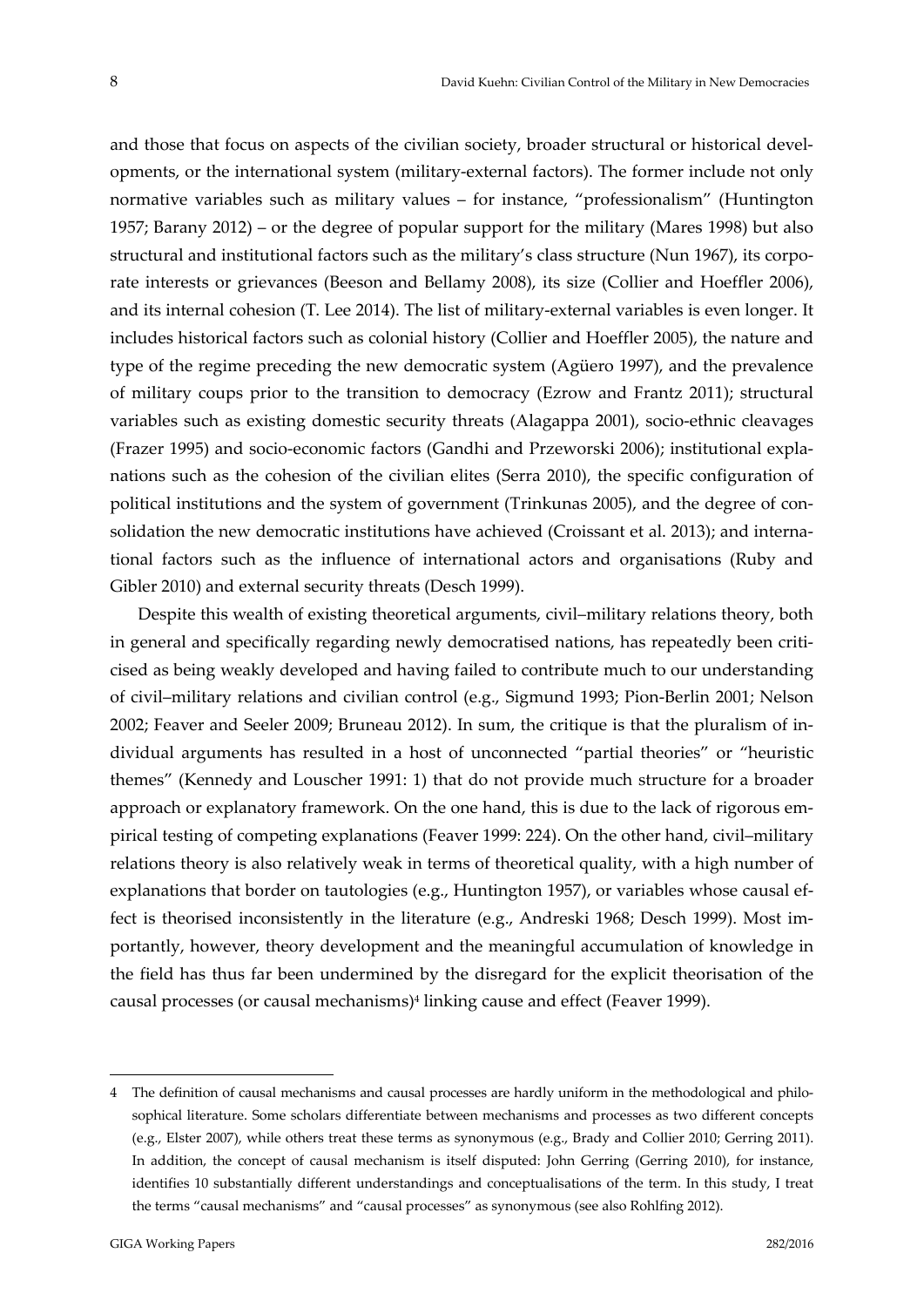Most existing work on civil–military relations focuses on individual (or sets of) variables and their effect on civilian control. If processes are addressed at all, this is usually done ex post, by constructing a hypothetical narrative of the causal pathway from the causally rele‐ vant variable to the outcome; however, this process hypothesis is typically neither theoretically specified nor empirically evaluated. This means that, ultimately, these explanations remain incomplete and underspecified due to the absence of an integrating structure and agency (Kuehn and Lorenz 2011).

The next section addresses these weaknesses by proposing a new theory of civil–military relations in new democracies that is based on the causal mechanism of strategic interactions between civilians and the military. The theory provides the "microfoundations" (Little 1998) for deriving theoretical arguments and propositions on the relevant factors influencing the institutionalisation of civilian control, and thus for systematically integrating the existing "proto‐theoretical" arguments (Nelson 2002) or "partial theories" (Kemp and Hudlin 1991).

#### **3 A Theory of the Institutionalisation of Civilian Control in New Democracies**

Following the discussion in Section 2.1, the establishment of civilian control in new democracies can ultimately be understood as a series of institutional changes toward civilian authority and oversight over all relevant political decision-making matters. The rational choice institutionalist literature (Shepsle 2006) has termed these types of institutions, which distribute gains and losses, privileges and duties among the relevant actors, "distributive" institutions (Tsebelis 1990). Unlike "efficient" institutions, distributive institutions do not emerge out of a shared interest on the part of the relevant actors in increasing the gains of "cooperation, coordination and communication" (Calvert 1995), but rather as a result of a power struggle over the distribution of privileges between actors with conflicting interests: the more power‐ ful actors are better able to mould the institution such that the distributive effects are more beneficial to them than to the other, less powerful, actors (Moe 2005). This is undoubtedly true for institutions of civilian control. The military's institutional prerogatives as well as the institutions of civilian authority and oversight distribute decision-making power, autonomy, and accountability. Consequently, the institutionalisation of civilian control is best under‐ stood as a sequence of civil–military power struggles (Bruneau 2006: 7; see also Welch 1976; Agüero 1995: 11; Croissant et al. 2013: chapter 2). A theory on the institutionalisation of civil‐ ian control, therefore, needs to depart from the conflicting interests of civilians and the military and discuss the factors that affect the civil–military balance of power and the outcomes of these power struggles.

#### *3.1 The Conflict between Civilian and Military Interests*

As noted above, civilians and the military are likely to be opposed in their preferences for the degree of civilian control. During and after the transition to democracy, civilians will generally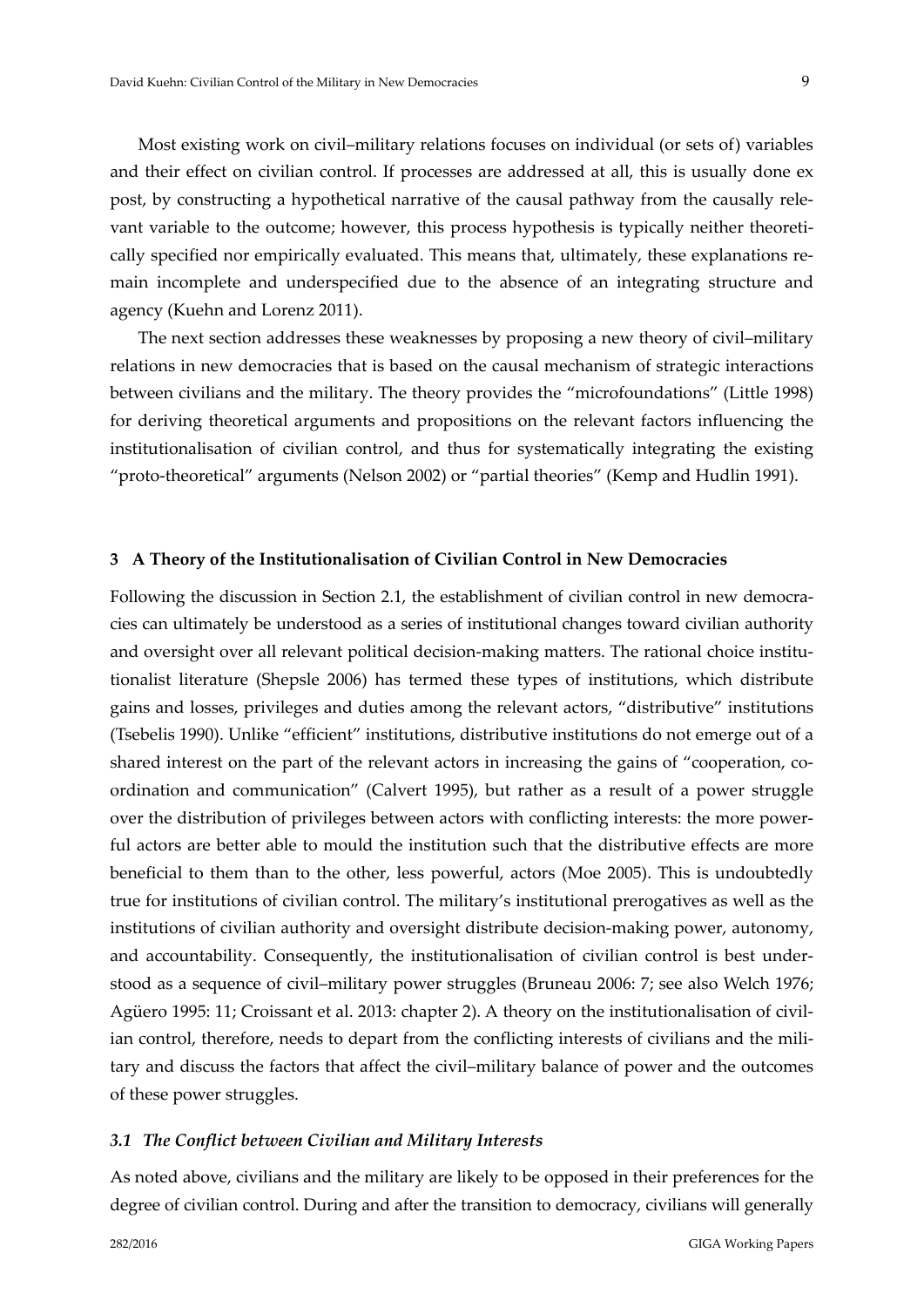be interested in strengthening civilian control, extending their own decision-making power, increasing their authority and oversight over the military, and reducing the military's prerogatives and spheres of political influence. This is because civilians' ability to stay in office and their legitimacy as democratic political leaders depends on their ability to keep the military from challenging the outcome of democratic elections, to actually influence all substantive political matters, and to hold the state apparatus, including the military, accountable (Agüero 1995: 259; Croissant et al. 2013: chapter 2). Civilians' legitimacy and power also de‐ pends on their reduction of the military's autonomy and decision‐making prerogatives, which allows them to funnel funds from the military to other, more electorally rewarding goals (Hunter 1997: 8–16).

This runs counter to the interests of the military leadership, who, all else being equal, will prefer to maintain their prerogatives and will therefore prefer less over more civilian control. Like all bureaucratic organisations, the military prizes autonomy, the maximisation of its size, and access to resources (Pion‐Berlin 1992; Feaver 1996). It has certain functional prefer‐ ences, such as internal and external security, social order, and stability (Huntington 1957; Finer 1962; Nordlinger 1977; Abrahamsson 1972), and maintains certain preferred views on how to pursue defence and security policy, which might or might not be similar to the views of the civilians (Avant 1994; Feaver 2003). Moreover, in addition to these institutional interests of the first order, the military might also have the second‐order goal of maintaining political influence beyond defence and security issues, because participation in political decisionmaking bodies (e.g. the legislature) or the ability to veto civilian decisions allows military of‐ ficers to defend their existing prerogatives and to maximise the military's size and autonomy (Pion‐Berlin 1997).

However, this logic also suggests that not all military prerogatives will have equal importance for the civilians. They are likely to attach different values to authority and oversight in different political matters as not all military prerogatives equally undermine civilians' ability to stay in office and their legitimacy as democratic leaders, and cutting back the mili‐ tary's autonomous decision‐making authority in some areas is likely to allow greater civilian discretion in allocating the state budget than doing the same in other areas. For instance, because it is likely to have greater effects on the chances that the civilians will stay in office, civilians will prefer to cut back such core challenges as military veto over the state budget or the direct participation of military officers in policymaking procedures over more narrow issues such as increasing civilian oversight over military‐internal operations. Similarly, the military will not value each prerogative equally, but will be more interested in defending its institutional and functional interests – for instance, the maintenance of autonomy over inter‐ nal processes, strong influence or even dominance over defence and security policy, and le‐ gal impunity for human rights violations – than in defending prerogatives that are further removed from its own institutional and functional core, such as influence over non‐security‐ related policy fields. Nonetheless, civilians will prefer more civilian control and the military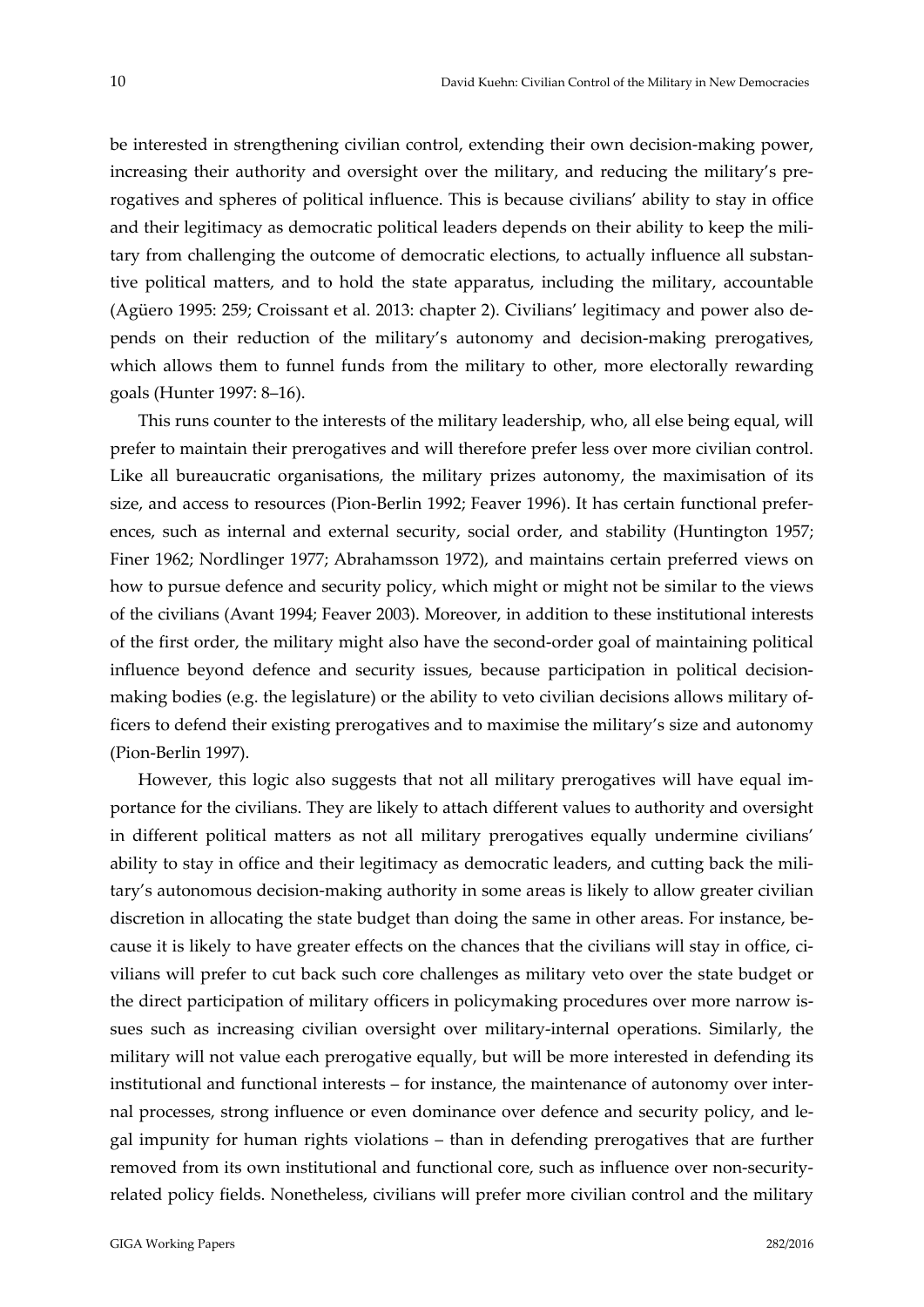will prefer less. This raises the question of whose interests prevail when civilian and military interests clash.

#### *3.2 Explaining the Outcome of Civil–Military Conflict*

As discussed above, the divergent interests of civilians and military officers will lead to conflicts about the institutionalisation of civilian control. Analytically, these conflicts can have four distinct outcomes: If civilians decide not to challenge the military's prerogative, the *status quo* prevails. If civilians challenge the military and the military decides not to offer resistance, the institutional prerogative will be abolished and *civilian control* (as defined in Section 2.1) over the respective political decision-making matter will be established. If the civilians challenge the military and the latter resists, one of two outcomes will occur: either the military will be willing and able to *block* the establishment or extension of civilian control, or the military will be unable to fully hamper the strengthening of civilian control but will manage to defend some of its prerogatives, which will result in some *intermediate outcome* between full control and the status quo. Which of these outcomes occurs depends on three factors: the strategic nature of civil–military interactions, each actor's bargaining power, and uncertainty.

First, in deciding for or against an attempt to establish or strengthen the rules and organisations of authority and oversight, civilians will *act strategically*. That is, they will reflect not only on their own goals, but also on the goals of the military, as well as the latter's possible reactions to civilians' threats to its institutional prerogatives.

Second, the outcome will be affected by each actor's *bargaining power* – that is, the will‐ ingness and ability of an actor to assert itself in the case of a conflict of interest with the other actor(s) (Knight 1992; E. Ostrom 2005; Hall 2010). The actors' bargaining power, in turn, de‐ pends on their *valuation* of extending or resisting civilian control over a given issue area, as well as the *costs* that civil–military conflict will have for that actor. The former is mainly a function of the closeness of the contested issue area to civilian and military core interests: As discussed above, civilians place greater value on gaining civilian control over issue areas that ensure their ability to remain in office and give them discretion over electorally rewarding policy fields, while the military mainly prizes autonomy and the absence of oversight over defence and security policy and its own internal affairs. However, these "natural" valuations of certain political issues can be affected by idiosyncratic factors, which might increase or re‐ duce their value for the respective actors. For instance, the existence of a serious external security threat (Desch 1999; Bruneau 2005) or pressure from civil society organisations (Belkin and Schofer 2003) or international actors (Barany 2012) might motivate civilians to strengthen civilian control over defence and military policy, while the existence of a violent domestic conflict might prompt civilians not to challenge the military's existing prerogatives in internal security provision. The costs of civil–military conflict depend mainly on the actors' cohesion, which measures an actor's ability "to overcome problems associated with the development of a collective strategy and the mobilisation of a constituency in support of that strategy"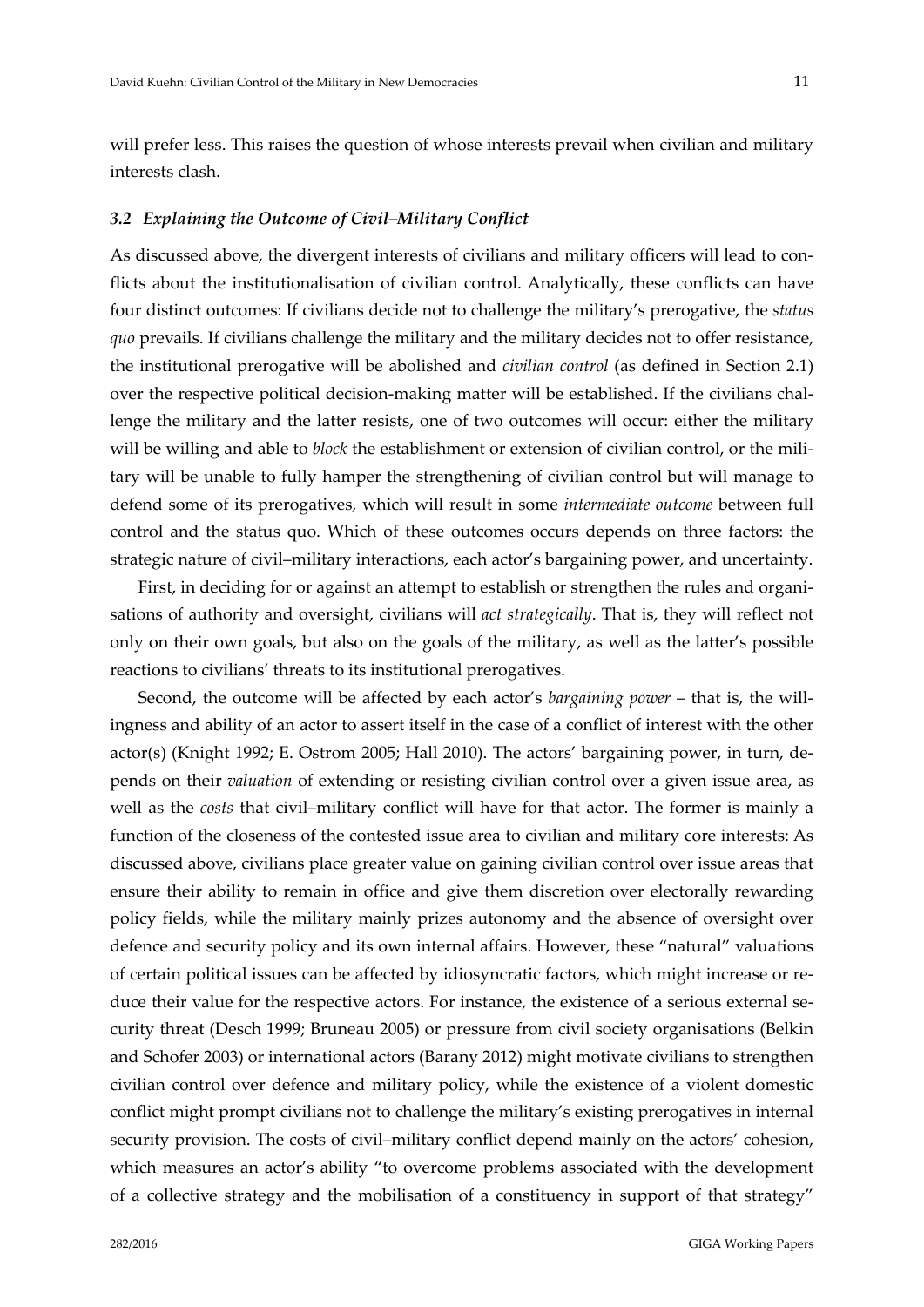(Hall 2010: 209) and directly affects that actor's ability to persist in conflict and its vulnerabil‐ ity to the costs of civil–military conflicts. The more limited the cohesion, the greater the difficulties in forming effective resistance and the greater the costs an actor will have to bear in a conflict (see also Knight 1992; Tsebelis 2002: chapter 2; Moe 2005).

Third, the strategic interactions between civilians and the military and the two parties' ability to realise their respective interests are also affected by the *degree of uncertainty* regard‐ ing the other actor's power. As in most other substantive political matters (Gates and Humes 1997), such knowledge is likely to be incomplete in civil–military relations, either because it is actually impossible for an actor to be certain of the other's capability of realising its goals or because collecting complete information is too costly. Moreover, uncertainty is likely to be asymmetric in that the military will be well aware of the civilians' bargaining power due to the relative openness of the political arena but the civilians' knowledge concerning the military's bargaining power will be incomplete because of the opaqueness and secrecy of the de‐ cision‐making procedures within the military institution (Feaver 2003: 68–72). Such asym‐ metric uncertainty complicates the cost-benefit calculations and introduces the potential of suboptimal decisions: civilians might opt to confront the military because they assess the latter's bargaining power as being more limited than it actually is.

#### *3.3 The Argument*

The argument can be summarised in the following stylised narrative: After the transition to democracy, civilians will be interested in abolishing those political and institutional prerogatives the military was able to secure beyond the transition, and in asserting authority and oversight over those areas that were previously the exclusive purview of the military. This puts the civilians against the military, which benefits from the status quo and has incentives to hold on to its prerogatives and to keep the civilians from increasing their control. Consequently, civilians will take into account the possibility that the military will resist their attempts to challenge the institutional status quo in civil–military relations. They will weigh the intrinsic value of establishing control over a given decision‐making matter against the expected costs of challenging the institutional status quo. Civilians will only challenge the military's prerogative if these cost-benefit calculations are in their favour, while they will accept the status quo if they expect the likely costs to surpass the expected benefits of expand‐ ing control over the military.

If civilians do decide to confront the military, the military must decide how to react to the challenge. Like the civilians, it will make this decision based on calculations that compare the benefits it receives from the persistence of the institutional privilege with the expected costs it will have to bear in the case of conflict: only if the costs of conflict will be lower than the value the military derives from the institutional status quo will it offer resistance.

The civilians' estimations of the possible costs and benefits of challenging the military's vested privileges are affected by the uncertainty about the military's bargaining power,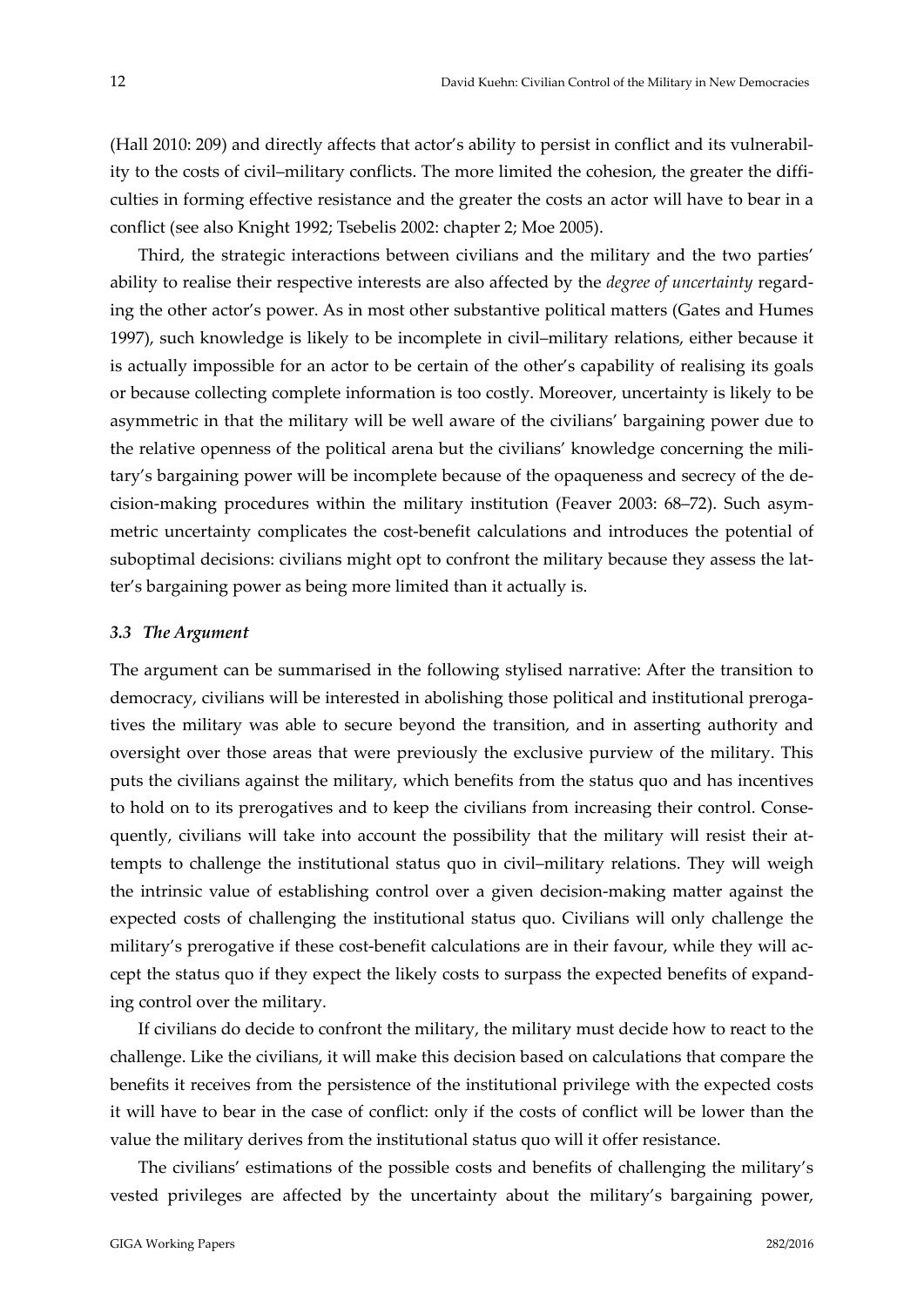which is defined by its willingness to defend the given prerogative and its ability to engage in political conflict with the civilians. A military with great bargaining power will be able to block civilian challenges effectively and retain its institutional benefits, while a weaker mili‐ tary might find the costs of engaging in conflict with the civilians too severe to resist the civilian challenge. Furthermore, a comparatively weak military will not be able to completely block the civilians' drive for greater civilian control, even if it does offer resistance. Instead, it may only secure some intermediate outcome.

From this general argument, six empirically testable propositions can be derived:

First, the process of institutional change in civil–military relations will be sequential and characterised by periods of stability punctuated by periods of conflict and change. Situations in which either successful institutional change or military contestation is likely to occur require significant changes in those variables that drive the civil-military cost-benefit calculation: the value each actor ascribes to a given prerogative, each actor's cohesion, and the de‐ gree of uncertainty. These variables, however, are unlikely to be in continuous or even frequent flux; rather, they tend to be relatively stable.

Second, the temporal sequence of changes will reflect the different value civilians and the military ascribe to the different prerogatives. Civilians are likely to first address those issues they value most and which the military values little. Only later in the process will civilians be likely to challenge those prerogatives that are particularly important to the military but of only marginal value to the civilians.

Third, civilians will not challenge a given military prerogative and the *status quo* will pre‐ vail if civilians assess the military's bargaining power as being sufficiently high that it deters them from making such a challenge.

Fourth, the *successful* abolition of an existing prerogative and the institutionalisation of civilian control is the result of civilians challenging a prerogative and the military deciding not to resist. This will occur if the military's cohesion and its valuation of the prerogative is sufficiently low.

Fifth, civilians will challenge the military's prerogative, but the attempt will be *blocked* by open military opposition if both civilians and the military value the prerogative highly, if the military has a high degree of bargaining power, and if, due to uncertainty, civilians expect the military's bargaining power to be lower than it actually is.

Sixth, civil–military conflict will result in an *intermediate outcome* if civilians and the mili‐ tary value the prerogative highly enough to risk conflict and if the military has insufficient bargaining power to fully block the civilians' attempt to strengthen control.

#### **4 Institutionalising Civilian Control in South Korea**

In this section, I illustrate the explanatory power of the theoretical arguments outlined above based on evidence from South Korea. South Korea is a particularly interesting case for the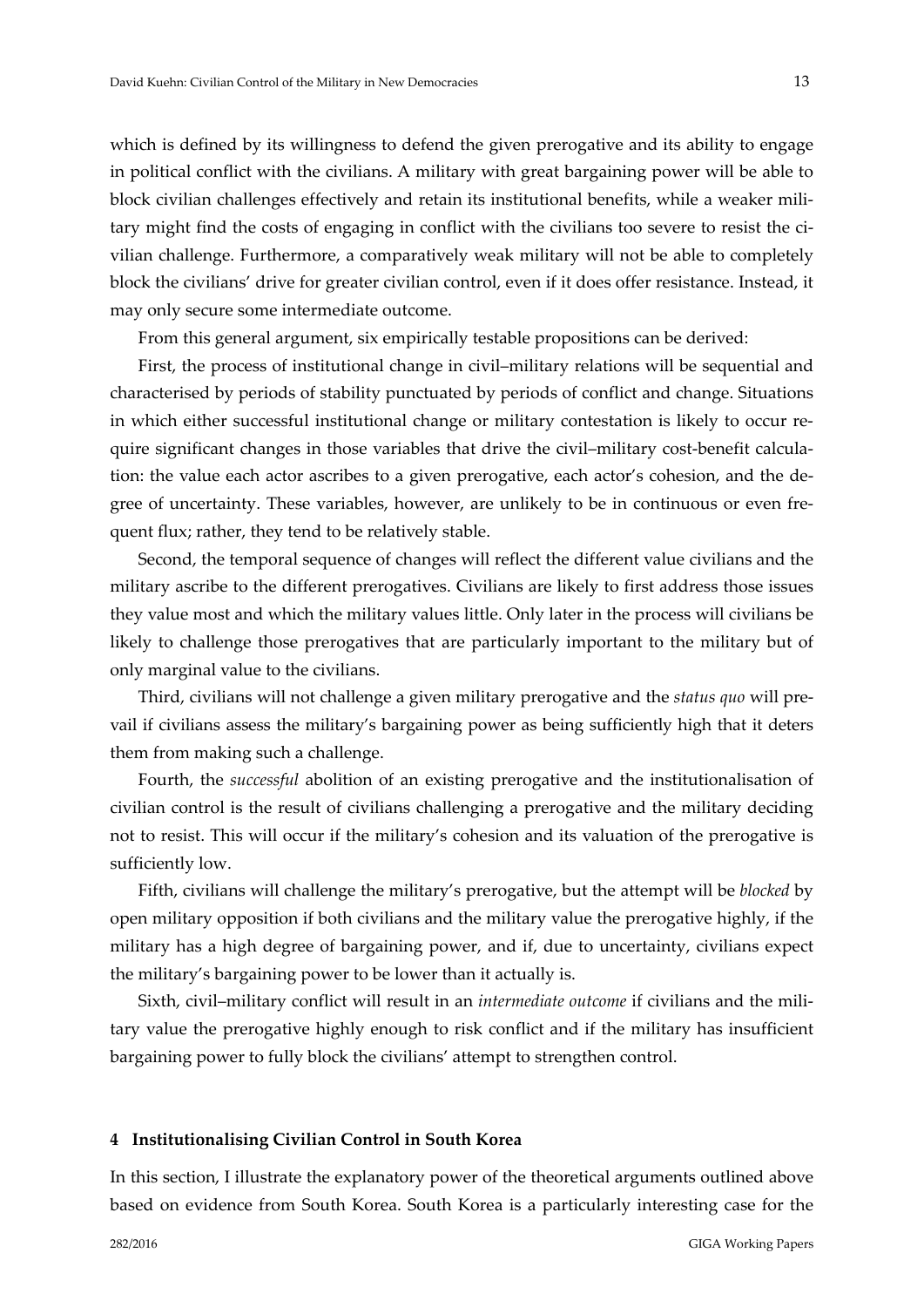application of my theoretical argument: Even though the military dominated the authoritarian regime and was able to secure a wide range of prerogatives well into the democratic period, civilians ultimately managed to establish civilian control. As such, it can be considered an "extreme case" (Gerring 2007) which is particularly useful for illustrating theoretical arguments. Moreover, because the transition occurred almost three decades ago, it is sufficiently historically distant that the processes of interest are likely to be more or less complete, thereby reducing the problem of having to set an arbitrary end point for the temporal scope of the case study (Büthe 2002). In addition, data availability is relatively good as the South Korean transition was studied closely by historians and political scientists. Also, gaining access to data sources and interview partners has become much easier, even on politically sensitive is‐ sues such as civil-military relations.<sup>5</sup> The case study proceeds as follows. In order to identify the degree of civilian control and the existing military prerogatives during and after the transition to democracy, I first provide a brief summary of civil–military relations under the authoritarian regime, identifying the main issues of civilian control that civilians faced after the transition. I then analyse the empirical development of civil–military relations following the transition. Finally, I discuss the civil–military conflict in greater depth in relation to three issue areas that were particularly relevant for the development of civil–military relations in South Korea.

### *4.1 Historical Background*

The military took its place at the centre of South Korean politics on 16 May 1961, when, under the leadership of Major General Park Chung-hee, it staged a coup against the democratically elected government (Cumings 2005: 352). After Park's assassination in October 1979, Major General Chun Doo‐hwan and Lieutenant General Roh Tae‐woo seized control of the military and staged a coup on 12 December 1979, establishing a new military‐led regime under the leadership of Hanahoe (Group One), an informal but deeply connected faction within the military that was originally founded by General Park to ensure his personal control over the army. Its members were almost exclusively recruited from cadets of the Korean Military Academy in Park's home province of Taegu‐Kyongsang (Yu 2010) and were systematically "favored in advancement and assignment of positions" (J. B. Lee 2001: 165), especially high‐ ranking and powerful posts such as those within the presidential secretariat, the military in‐ telligence services, and the leadership of elite combat units. While Chun made sure to give his regime constitutional and civilian window dressing – for instance, by retiring from the

<u>.</u>

<sup>5</sup> In the course of this research, I have drawn on a wide range of primary and secondary materials and newspaper articles. In addition, during two field trips to East Asia in 2010 and 2011, I conducted more than 50 personal interviews with former and active-service military personnel, active and retired politicians and lawmakers, journalists, civil society activists, and academics, some of whom were actively involved in the processes of civil– military change during and after the transition to democracy. The interviews were conducted in English, German, and Korean, the latter with the help of interpreters.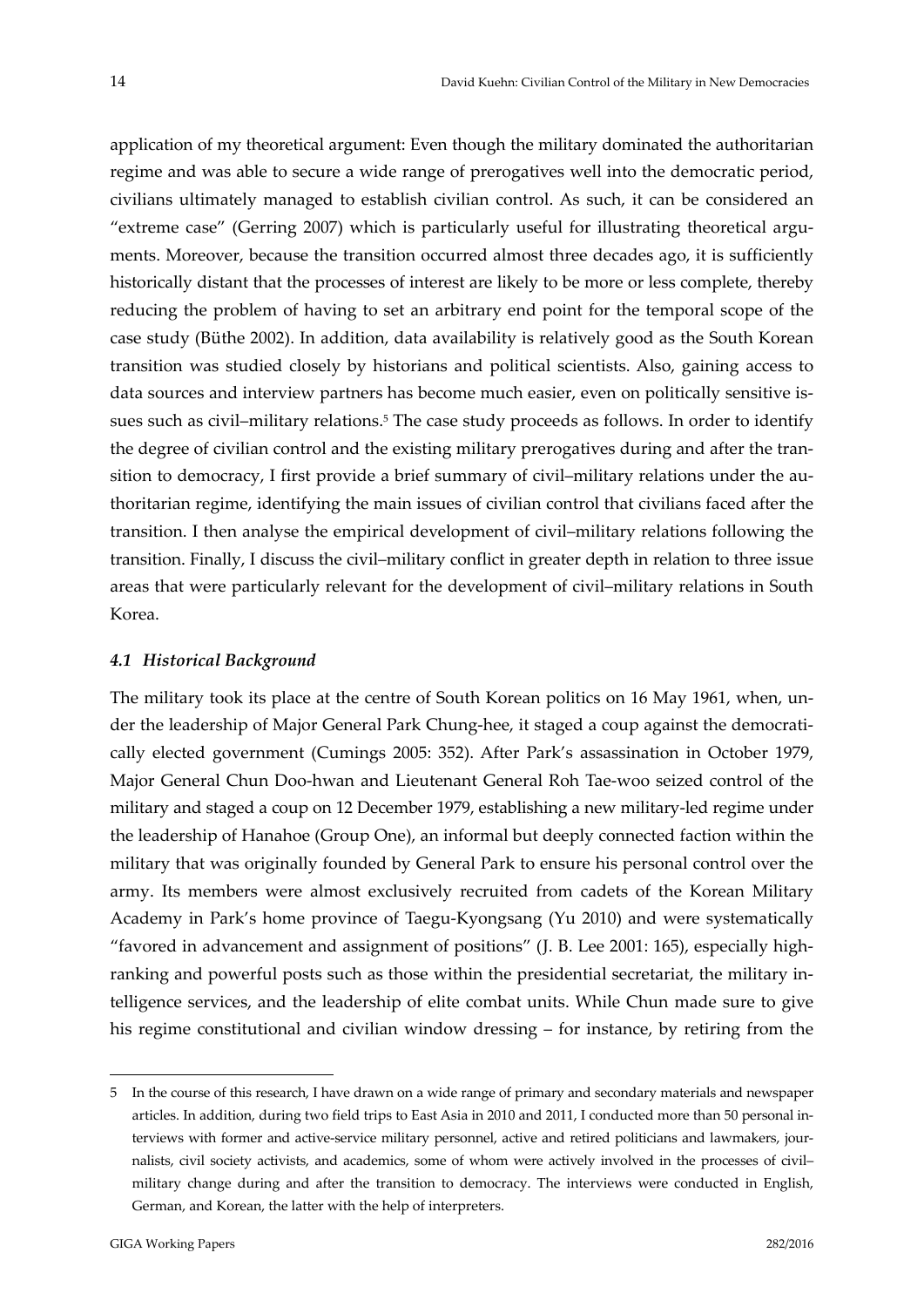military and recruiting civilian technocrats into state agencies – it was nevertheless a continuation of Park's military regime and "undoubtedly the most nakedly authoritarian regime on the whole in contemporary Korea" (Oh 1999: 87). This was demonstrated most drastically in May 1980, when 20,000 elite combat troops under the command of Hanahoe officers violently cracked down on anti‐government protests in the city of Kwangju, leaving 200 dead and thousands injured (Oberdorfer 2001: 124–133).

Furthermore, in matters of defence and external security policy, the military's control was total. Non-military agencies had no meaningful authority or oversight over the defence budget, and the planning, development, and implementation of defence and security policy was completely in the hands of military‐controlled institutions such as the Ministry of Na‐ tional Defense (MND) or the Agency for National and Security Planning (ANSP, the main, formally civilian intelligence service) and military‐internal agencies. Civilian participation and public debate on matters of defence and national security were severely restricted (Moon 1989: 15). In addition, officers continued to be recruited into core positions in government, the diplomatic service, the bureaucracy, paragovernmental organisations, and public enter‐ prises (Yang 1999: 439; Hahn 2001: 128–129; Jun 2001: 139). While the military dominated po‐ litics, Hanahoe dominated the military: its members continued to monopolise the leadership of "politically sensitive" military units such as military intelligence, the Capital Garrison Command, the Special Forces Command, and the Joint Chiefs of Staff. In addition, all security‐ relevant government bodies, including the MND, the Ministry of the Interior, and the ANSP, were headed by retired Hanahoe officers (K. Y. Park 1993: 188).

#### *4.2 The Development of Civil–Military Relations after the Transition*

When widespread public demand forced the Chun government to initiate the transition to democracy in 1987 (Cotton 1992), the military enjoyed extensive political privileges and institutional autonomy. Three clusters of institutional prerogatives can be identified: the widespread penetration of the political institutions by retired military officers with strong connections to the active officer corps and, especially, Hanahoe; the military's control over the in‐ ternal security apparatus and the heavy involvement of military intelligence and security agencies in the supervision and suppression of the political opposition; and the complete absence of any civilian influence on matters of defence and military policy.

After the transition, the military's influence on politics initially appeared to be uninter‐ rupted. Retired lieutenant general Roh Tae‐woo, one of the leaders of the 1979 coup and a leading member of Hanahoe, was elected president with a narrow plurality (S.‐J. Han 1988). In a 1988 poll, over three‐quarters of all respondents indicated that retired military officers still had significant influence in domestic politics (K. Kim 2009: 68). Moreover, in defiance of Roh's orders, military intelligence agencies continued to monitor civilians (Saxer 2004: 389). Stagnation was particularly obvious in the military's full control over South Korea's defence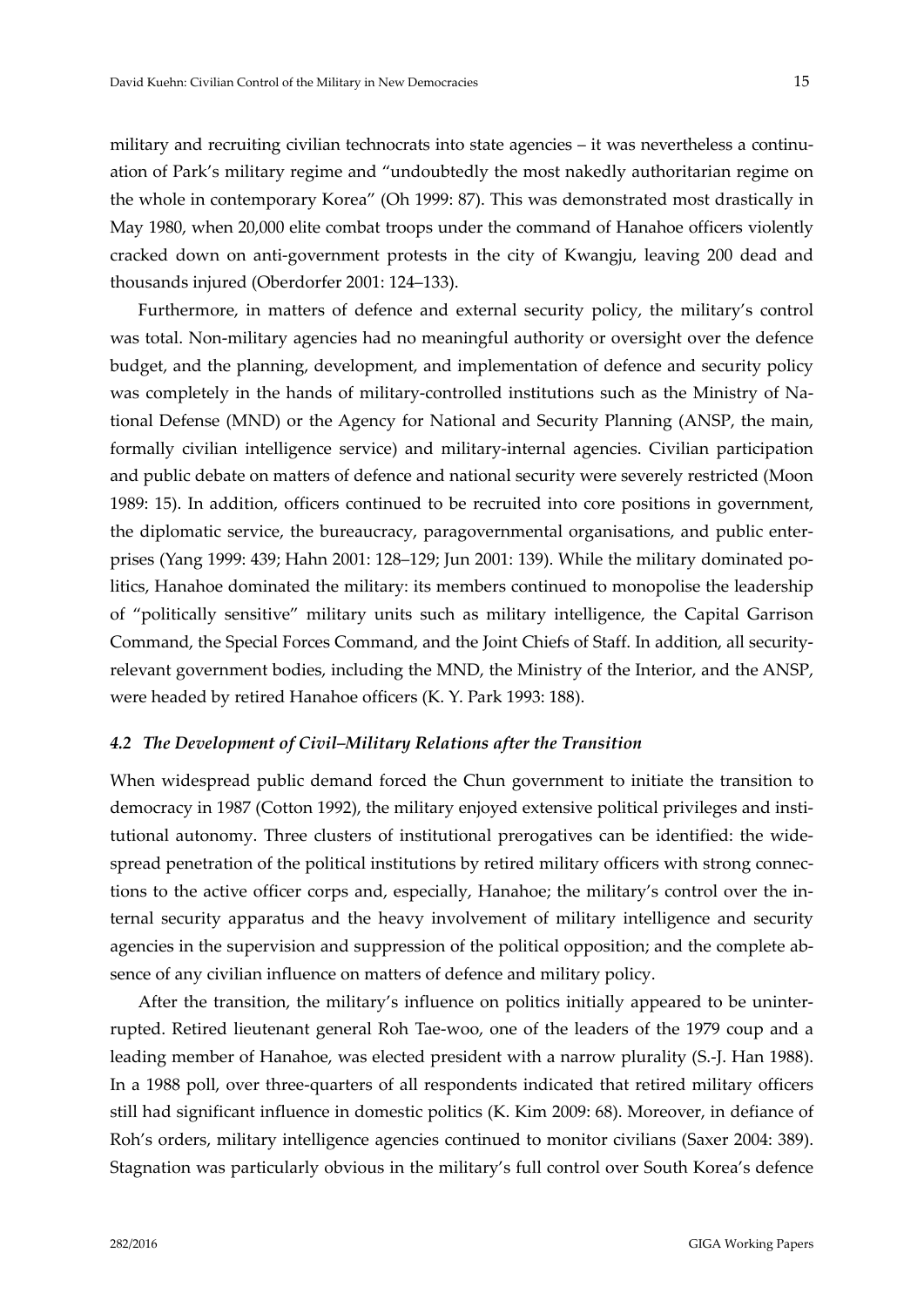policy and its internal affairs, where the "structure and process of the national security machinery [remained] by and large intact" (Moon 1989: 15).

It was only under the presidency of Kim Young‐sam (1993–1998) that serious changes took place. In a radical break from his predecessors' practices, he recruited a large number of "'progressive outsiders' and 'reform‐oriented men and women'" without links to the previ‐ ous administration into his government (Oh 1999: 31), thereby reducing the share of former military officers in the cabinet from 19.6 per cent to 8 per cent (Croissant et al. 2013: 61). As I discuss in greater detail below, this was only possible because Kim had purged Hanahoe from the military leadership. Moreover, while the rigid network of security laws and regula‐ tions remained in effect (Cumings 2005: 396), the military's role in internal security was effec‐ tively ended early in Kim's presidency, when military surveillance of civilians was finally abolished and parliamentary oversight over the intelligence apparatus was established (Cha 2003: 208). These efforts reduced the military's political power such that in a 1995 survey only 3.2 per cent of the respondents stated that they considered the military the most important political actor (Cho 2001). This decrease in power was further emphasised that same year when former presidents Chun and Roh, together with 14 military officers, were charged for corruption, the 1979 coup, and the Kwangju massacre (Roehrig 2002: 178–179).

Despite these successes, the "military and national security establishment remained substantially independent of civilian control" (Diamond and Shin 2000: 7–8) under Kim Young‐ sam. While there were some gains in increasing civilian oversight – for instance, when in 1993 a civilian became head of the National Assembly's defence committee for the first time (W. Kim 2008: 159), and when a parliamentary review of arms procurement processes was established (Paik 1994: 739) – meaningful progress was only made in Kim Dae-jung's presidency (1998–2003). He introduced civilian experts into the MND; established the National Security Council (NSC) in 1998 (Yu 1999a; M. Y. Lee 2001) as a tool for coordinating his reformist foreign, security, and defence policies (J. Kim 2011); and had the MND publish de‐ fence white papers in an attempt to make defence and military policy more transparent (Chung 2009: 548–549). These institutional innovations were further strengthened under Roh Moo‐hyun (2003–2008). He expanded the power and political influence of the NSC (Bechtol 2005: 620), and his presidency saw the establishment of the Defense Acquisition Program Administration (DAPA), a powerful administrative agency mandated to exert authority and enact effective oversight over the military's arms procurement programmes (Y. Park 2011). Finally, he strengthened legislative oversight of the military. In March 2008, the National As‐ sembly's defence committee had to confirm the president's candidate for the chairman of the Joint Chiefs of Staff (JCS) for the first time (MND 2011).

While these changes created a formal institutional framework for civilian authority and oversight that allowed civilians to decide on the broad and general lines of defence and na‐ tional security policy, the defence apparatus continued to be dominated by active and retired military officers. Even up to today, there have been no genuinely civilian defence ministers.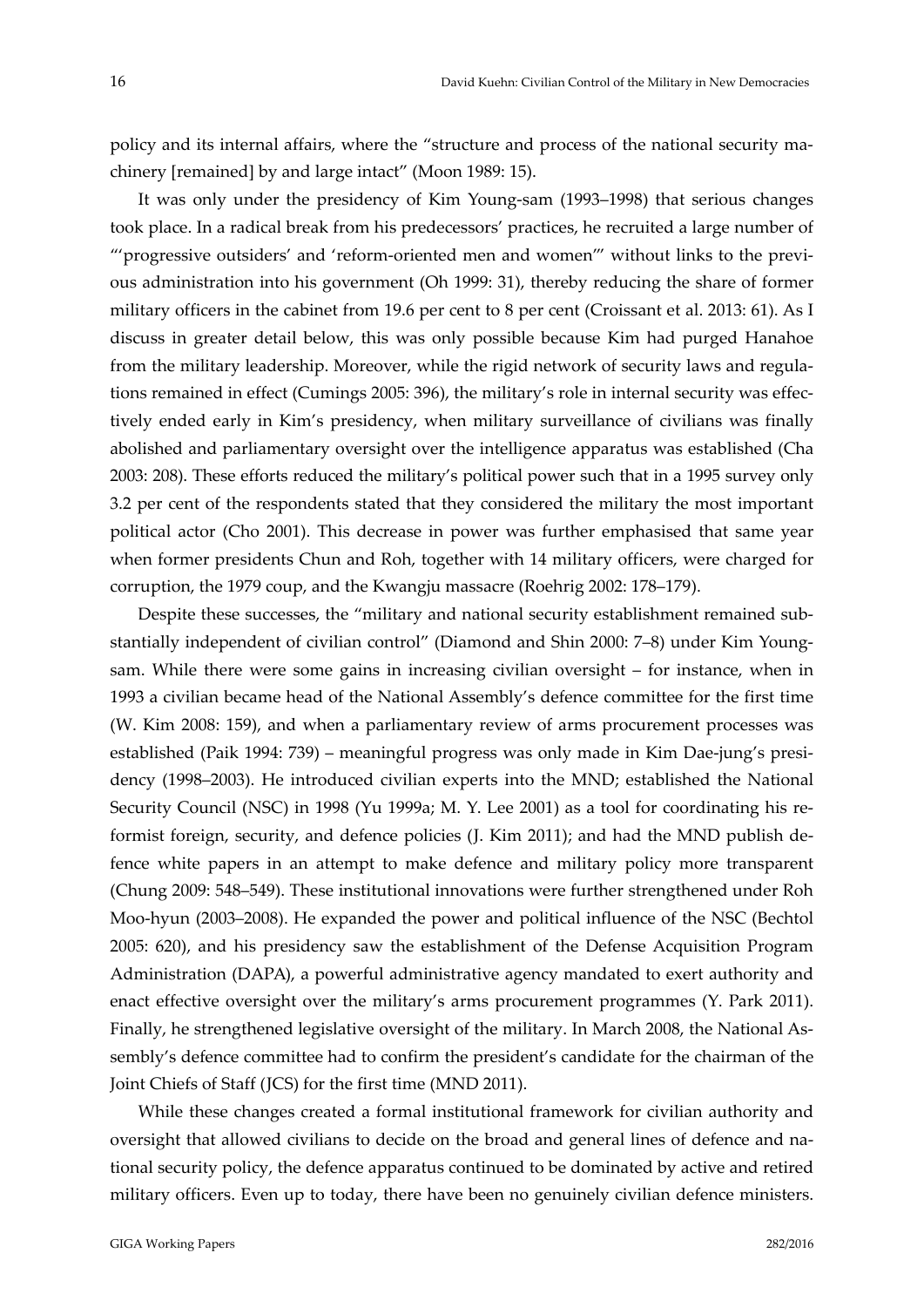Furthermore, while the ratio of active military officers within the ministry has been reduced over time, such that in 2004 only approximately 50 per cent of the total MND staff and its di‐ rectors were active military officers (MND 2008), as of 2008, only 3.6 per cent of – usually very low-level – positions within the MND were staffed with genuine civilians. The majority of "civilian" positions were actually held by retired military officers (Hong 2008: 258). Never‐ theless, since the transition to democracy all three of the military's political prerogatives and legacies from the authoritarian period – the political power of Hanahoe and the representation of former military officers in the government, the military's control over the internal security apparatus, and the complete absence of civilian influence in defence and military policy – have been successfully addressed and civilian control has been firmly established. Two decades after the transition to democracy, the South Korean military is subject to robust civilian authority and oversight.

#### *4.3 Demilitarising Politics and the Purging of Hanahoe*

As discussed above, under the authoritarian regime, Hanahoe was the crucial link between the military‐as‐institution and the formal political decision‐making bodies (Yu 2010). As such, it fulfilled a dual function: For the political elite, it generated support within the top tiers of the military, which was critical for the stabilisation of the presidents' personal power over the military. Within the military, it provided important interpersonal linkages to further the promotion and appointment of its members to prestigious posts, and it constituted a direct channel of access from the military leadership into the political arena (Moon and Kang 1995: 175; J. Kim 2011). This was particularly important because the competition for officer posts above colonel was fierce (I. Kim 2008: 152). While there were suspicions both within the military and the better-informed segments of the public about the existence of some kind of military-internal fraternity, the actual existence of Hanahoe was a closely guarded secret (Yu 2010).

All this remained unchanged until well into the democratic period, and long after former general Roh Tae‐woo was elected president in 1987. He relied heavily on the network and its control over the military to ensure the loyalty of the armed forces. In the fall of 1992, tipped off by an anonymous military officer, journalist Yu Yong‐won published a report in the *Monthly Chosun* about a secret organisation within the military, making public a list of names (Moon 2010). At first, the military leadership denied the existence of any informal military fraternity within its ranks. In spring 1993, a few months into the presidency of Roh's successor Kim Young-sam, however, a second list of Hanahoe members was publicised by a military officer. President Kim, who even before the list was published had appointed a personal con‐ fidant and non‐Hanahoe officer as defence minister (Roehrig 2002: 170), began reshuffling the military leadership (I. Kim 2008: 73). Through the MND, lists of Hanahoe members were made and non‐Hanahoe officers were identified as possible candidates for future promotions. Thus, shortly after he had taken office, Kim was able to change the military leadership. He re‐ tired the army chief of staff and the head of military intelligence, appointing non‐Hanahoe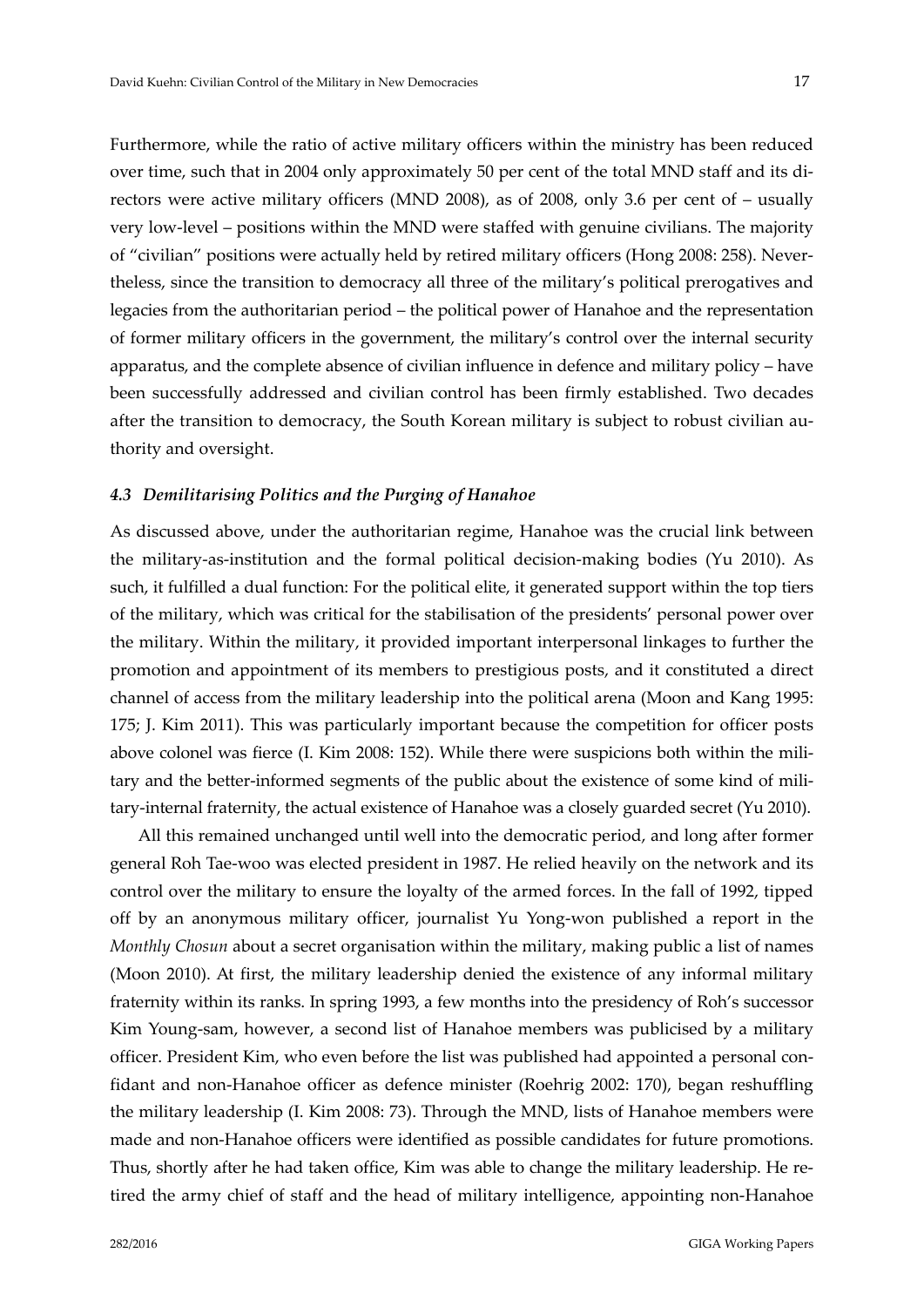officers to their positions (H. B. Lee 2010; J. B. Kim 2011). With the top military leadership wrested from Hanahoe control, a large number of the faction's members were removed from office in the subsequent months. By the end of Kim's first year in office, over a thousand of‐ ficers had been purged (Rhie 1995: 142). During this process, the military's reactions were very subdued. Aside from some protest from individual Hanahoe members (H. B. Lee 2010) and warnings from veteran's organisations (Oh 1999: 159), the military did not undertake any organised opposition. The abolishment of Hanahoe ultimately cut the military's ties to politics, something which was a precondition for the subsequent steps involved in enhancing civilian control (Roehrig 2002: 170).

This development can be represented well through the theoretical arguments outlined above. Under Roh Tae-woo, the status quo prevailed because the president was neither willing nor able to purge Hanahoe. First, because he himself was a member of Hanahoe, the network did not pose an immediate threat to his political survival and was a useful instrument to ensure his grasp over the military (Croissant 2004: 370). Moreover, even if he had wanted to break with Hanahoe and cut the network's links to politics, the costs would have been prohibitively large: In order to abolish the network, he would have been forced to strike a bargain with the non‐Hanahoe segments of the military, which would have undermined his hold over the military. Furthermore, given that all the major military leadership positions and intelligence agencies were controlled by Hanahoe, preparations to organise military‐ internal resistance to the network could have led to serious intra-military conflict or even concerted action by the military leadership against Roh himself.

Like Roh Tae‐woo, Kim did not challenge Hanahoe's hold over the military, at least for the first two months of his presidency. Unlike the case for Roh, however, this was not the re‐ sult of the limited additional value a demilitarised polity and the "decapitation" of Hanahoe would have had for him. Kim was acutely aware of the military's remaining political power and was convinced that he would only be safe from a military coup when the threat of a politically active and politicised military was eliminated (H. B. Lee 2010; J. B. Kim 2011). In ad‐ dition, civil society was vocally demanding the demilitarisation of politics, the prosecution of the former military presidents, and the bringing to justice of those responsible for gross human rights violations during the previous regimes and, especially, the Kwangju massacre (Roehrig 2002: 161–174; S. Kim 2011). Kim was, however, uncertain about the military's will‐ ingness and ability to defend Hanahoe and its political privileges, and was thus initially de‐ terred from challenging Hanahoe.

All this changed almost immediately with the publication of the Hanahoe files in 1993. They allowed Kim to update his beliefs about the military's bargaining power: The files showed that the military was not a single cohesive entity, but was actually split into a small clique of politicised Hanahoe officers on the one hand and a large majority of "powerless of‐ ficers," who were severely disadvantaged in terms of their career chances, on the other (I. Kim 2010). In addition, because this information came from a military source, the Hanahoe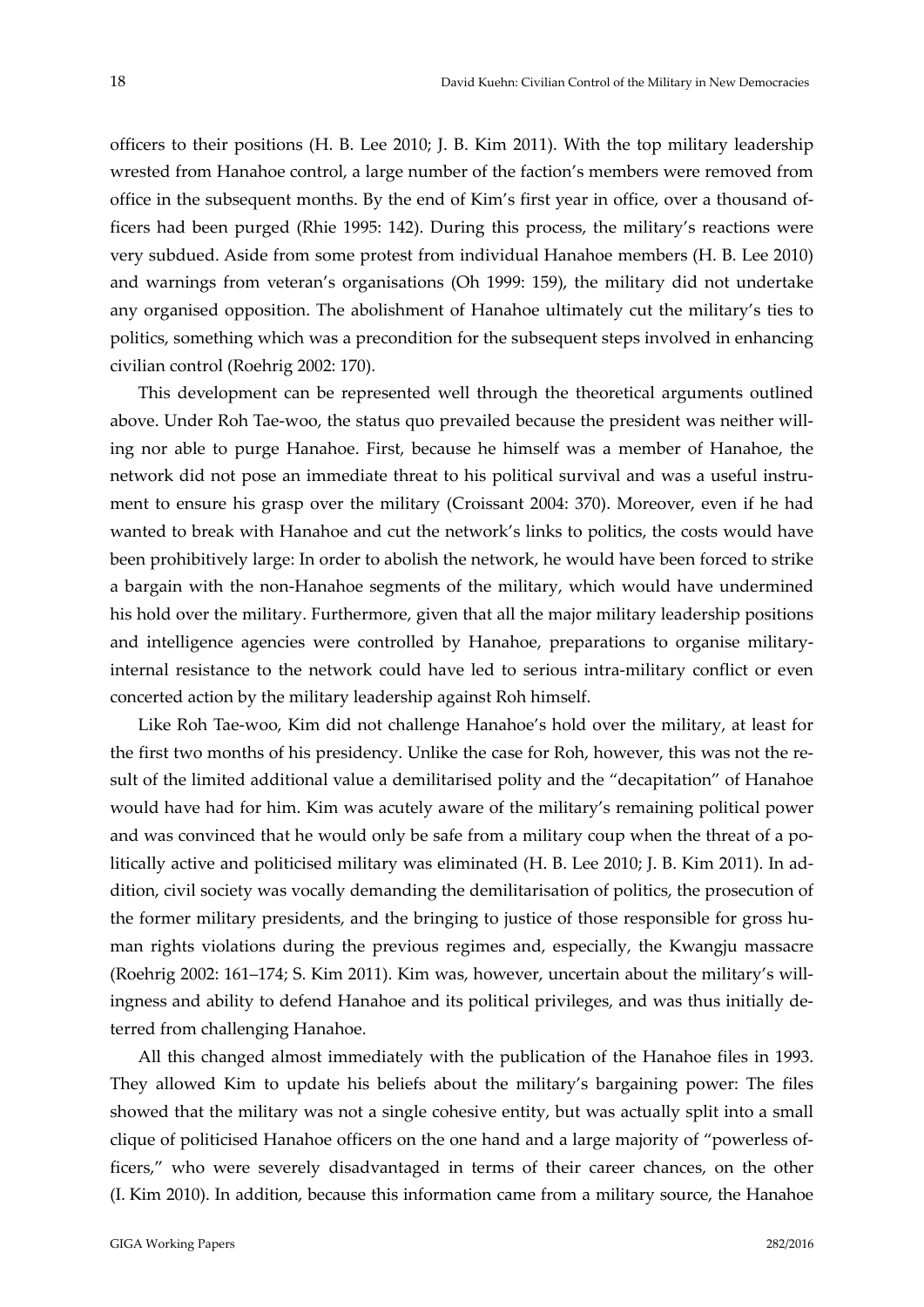files also sent a powerful signal to the new president that the military‐as‐institution would not resist a severe cut to its political power if this resulted in better career chances and greater promotion possibilities within the armed forces and meant that the military's institutional in‐ terests would be catered to (J. B. Kim 2011). Finally, the clear demarcation of a relatively small group of officers who would be purged meant that made this promise credible. Even if military officers were held accountable for the 1979 coup, the human rights violations, the Kwangju massacre, and the rampant corruption under the authoritarian regimes (Oberdorfer 2001: 376–382), prosecutions would be limited to the responsible officer within Hanahoe. Consequently, for the non‐Hanahoe officers, the costs of a conflict over the military's access to the centres of political decision‐making would certainly outweigh the value. Thus, the publication of the Hanahoe lists signalled to Kim that the military's cohesion was sufficiently low. This led him to challenge the military and to the military's acceptance of the institutional changes.

#### *4.4 Civilianising Internal Security*

The elaborate internal security apparatus was one of the main instruments that guaranteed Chun Doo‐hwan's hold on power: it ensured regime security against the civilian opposition and was an important element of the government's control over the military institution itself. Consequently, Chun maintained close control over the numerous internal security and intel‐ ligence agencies by having them report directly to him and by staffing their leadership positions with fellow Hanahoe officers (Jun 2001: 136–137). The military's internal security and intelligence agency, the Defense Security Command (DSC), had a broad jurisdiction far be‐ yond the military's close confines. It monitored political parties, universities, and the media (Moran 2005: 183), making it the state's most important intelligence institution (Moon and Kang 1995: 182; Rhie 1995: 138).

The first steps towards limiting the military's internal security prerogatives were attempted under the Roh administration. In a move to increase his personal power over the government, Roh renamed the DSC the Military Security Command (MSC), replaced its leadership with people loyal to him, abolished its existing offices within the National Assembly, and ordered a halt to the surveillance of civilians (Graham 1991: 128; Yang 1999: 469; Moran 2005: 185). However, the MSC ignored these demands and continued to keep "at least 1,300 politicians, labour leaders, academics, religious leaders, reporters, and others under regular surveillance," including the opposition's presidential candidates (Saxer 2004: 389).

Again, profound changes only took place under Kim Young‐sam. Shortly after taking of‐ fice he dismissed the commander of the MSC and demoted the MSC commander's rank from three- to two-star general. These moves were followed by a series of swift reforms that completely restructured the MSC and effectively abolished its formerly extensive internal security prerogatives. In spring 1993, Kim cut the number of generals within the MSC from five to three; downsized the agency; retired or transferred three generals, 47 colonels, and over a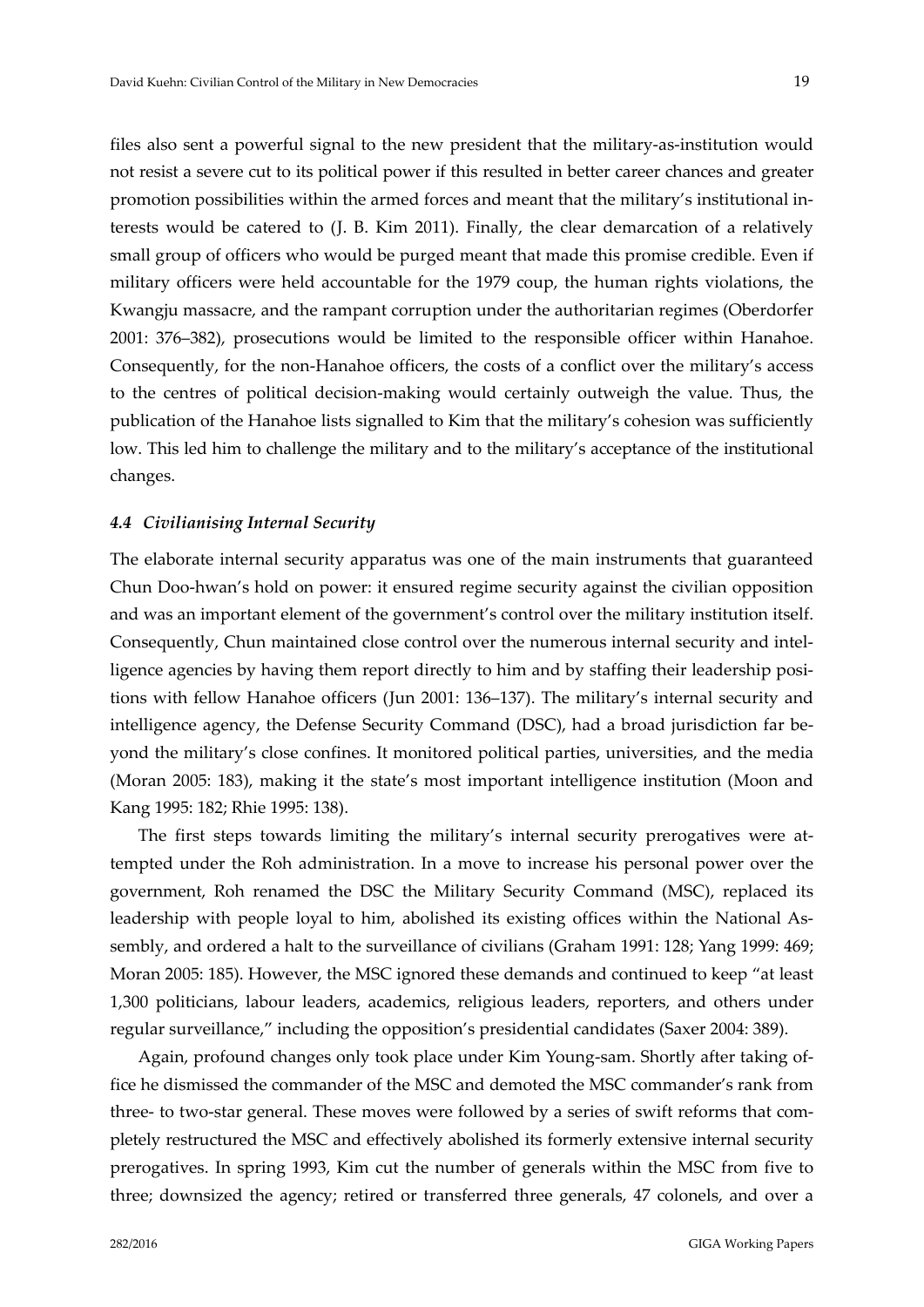thousand personnel to other military units; and restructured the line of command, which had run directly from the president to the MSC commander, rerouting it through the MND and thus cutting the military intelligence's direct links to the president (Rhie 1995: 139–140; Kil 2001: 59; Cha 2003: 208). In addition, the "MSC's civilian surveillance bureau, which Roh had promised to close, was finally abolished" (Y. C. Kim, Liddle, and Said 2006: 255), as were the MSC's bureaus in local government offices (Katz and Arrigoni 1992). In October 1993, the MSC command was again reshuffled, and in March 1994 the MSC's budget and finances were put under the supervision of the now civilian-led ANSP (Rhie 1995: 140). Legislative oversight over the military's intelligence apparatus was also increased: in October 1993, the MSC commander appeared for the first time before the National Assembly defence committee, and in 1994, a specialised intelligence committee was established. The latter has since become considerably more effective in controlling the intelligence apparatus (Kil 2001: 58; Moran 2005: 191).

Again, these developments are in line with the theoretical expectations outlined above. The minimal success of Roh's reforms can be understood as an intermediate outcome that re‐ sulted from Roh's (ultimately unsuccessful) attempt to limit the DSC/MSC's autonomy in internal security. Reducing that autonomy was valuable because his legitimacy and political leeway depended on his ability to distance himself from the practices of Chun's authoritarian regime (Cotton 1993), and because the DSC's autonomy and continued surveillance of civilian politicians threatened the president's own position. This was especially true after the 1988 parliamentary elections, when Roh depended on the cooperation of the opposition-controlled National Assembly, which strongly demanded an end to the DSC's political surveil‐ lance activities (S.-J. Han 1989). This suggests that Roh valued the reduction of the DSC's autonomy sufficiently enough to risk a conflict with the DSC, especially because his Hanahoe connections allowed him to realistically gauge the military's inability to completely block his challenge. At the same time, the DSC was interested in maintaining its internal security func‐ tions, and the costs of resisting the president's challenges were not prohibitive as long as resistance was limited to the covert undermining of the president's orders rather than open conflict. Moreover, even if the contestation was detected, the chances were good that sanctions would remain limited, because the president was interested in maintaining the DSC's regime security functions (Moon and Kang 1995). At the same time, the DSC was too weak to completely prevent institutional reform, because the Hanahoe-led intelligence agency could not have hoped to mobilise sufficient support from either the military or the political arena. Consequently, the DSC resorted to a more covert form of resistance, subverting the presi‐ dent's orders and continuing its political surveillance operations.

Again, the situation was different after Kim Young‐sam took office, and this allowed him to successfully abolish the military's remaining internal security prerogatives. Because he had no professional links to the military apparatus and could not hope to control the MSC's activities, the value of restricting the scope of the military's internal security involvement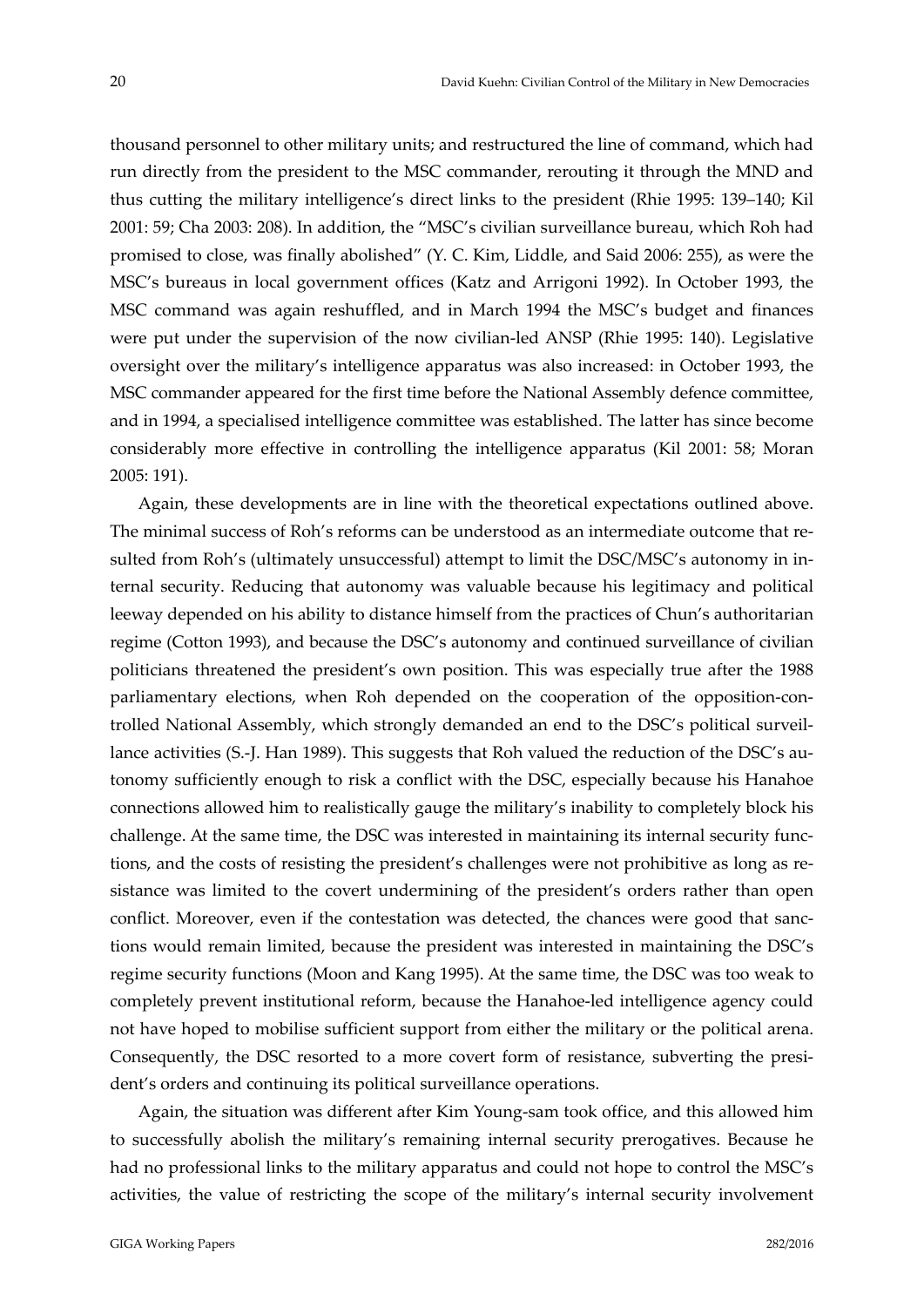and putting it under systematic and effective authority and oversight was even greater for Kim than for Roh. At the same time, Kim's bargaining power was strengthened by the strong public support for him and the isolation of the MSC, which continued to be led by a Hanahoe member until October 1993, after the rest of the military leadership had already been purged of Hanahoe officers (Rhie 1995: 139). This isolation severely weakened the MSC's ability to mobilise sufficient political power to resist the president's challenges. In addition, the value of protecting the MSC's status quo for the military was significantly reduced, as President Kim stressed the continued importance of being vigilant against internal enemies and kept most major internal security legislation intact (Cumings 2004: 396–399). The latter satisfied the military's functional interests in internal security and stability and led it to accept the in‐ stitutional changes; the value of upholding the MSC's prerogatives was lower than the possible costs of resisting the strengthening of civilian control.

#### *4.5 The Failure to Civilianise the Ministry of National Defense*

As discussed above, civilians were effectively banned from external security matters until the end of the military regime in 1987, and even after the transition to democracy the expansion of civilian control over defence and military policy was a slow process (Steinberg 2000). Well into the democratic period, the president's authority remained limited as he did not have an independent advisory and decision-making body for defence and external security policies that could prepare presidential policies independently from the military and steer and coordinate the security agencies. This was inconsequential for the Roh Tae‐woo government since the president could rely on his personal contacts with the military leadership and "unofficial meetings with military and intelligence personnel in making major security decisions" (Jun 2001: 134). For his successors, however, this proved problematic; they could not draw on per‐ sonal networks within the military to effectively steer defence and security policy. Because the MND continued to be dominated by military officers, presidential control over defence and military policy still depended on the MND's willingness to cooperate. The failure to ci‐ vilianise the MND was not due to a lack of interest; increasing the percentage of civilians in the defence establishment had been a crucial part of all presidents' defence reform plans (Moon and Lee 2009). However, attempts to civilianise the MND remained mostly unsuccessful: from 1948 to 2007 only six of the 40 defence ministers did not have a military back‐ ground, and the last civilian, Hyun Seok‐ho, held the office in 1961 (Hong 2008: 253). More‐ over, only two civilians held the mostly powerless position of deputy minister during the 1988 to 2007 period (K. Kim 2009: 186). As of 2010, the crucial processes in the promotion of military officers continued to be controlled by military agencies, the responsibility for pro‐ posing and screening candidates lay exclusively with the MND (Song 2011), and all key decision-making posts remained firmly in the hands of active-duty generals and field-grade officers (Hong 2008: 254; Chung 2010).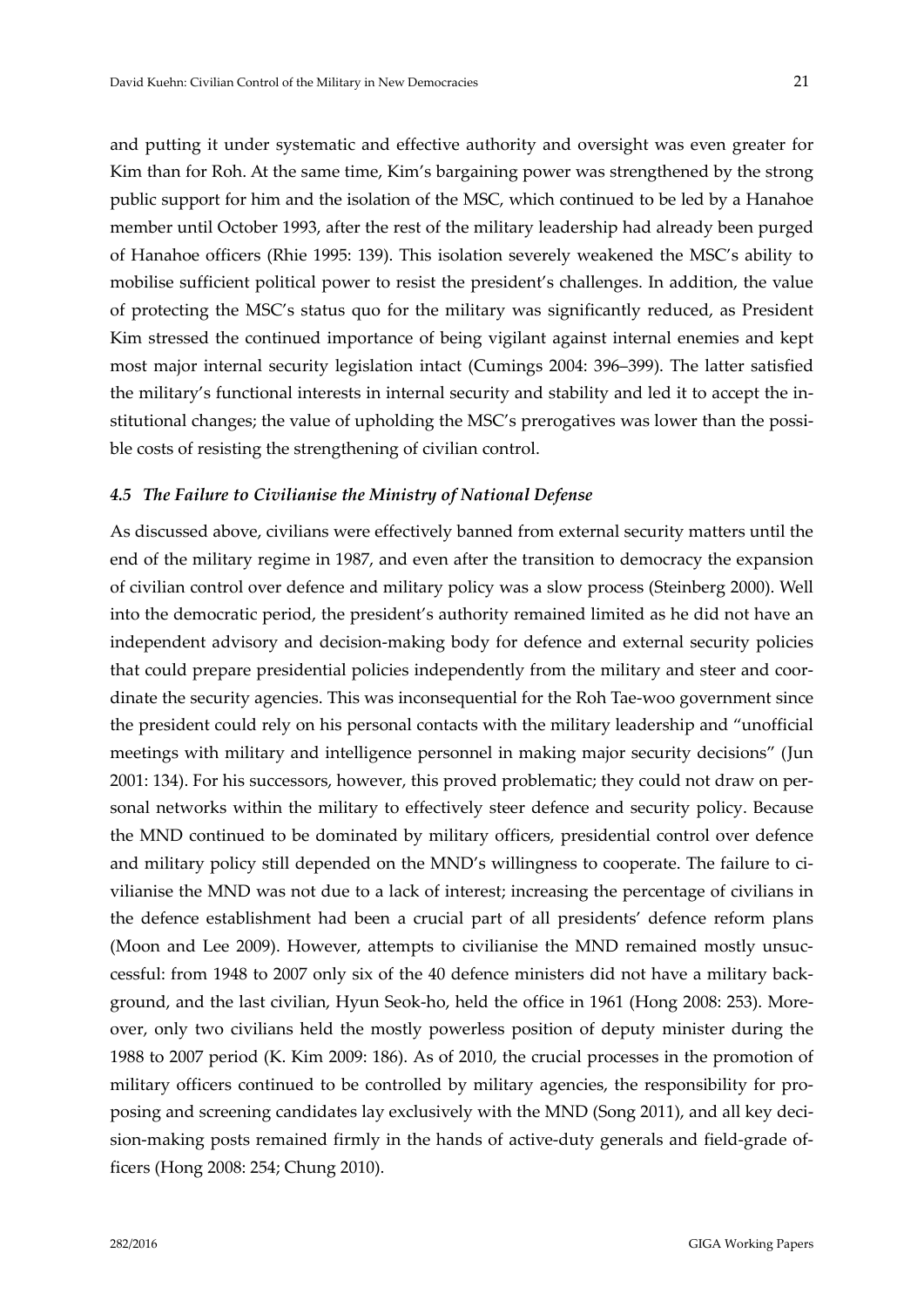This long period of stagnation and the absence of any meaningful attempts to civilianise the MND perfectly exemplifies the scenario in which civilians do not challenge the military's dominance because they expect strong opposition that would undermine any expected bene‐ fits of greater civilian control over this area. For one, the military's bargaining power was very high. This was partly because the military leadership was relatively cohesive as a result of the dominance of army officers, who made up over 80 per cent of the ministry's top‐level bureaucracy (Y. Park 2011). More importantly, it was critical to the military to keep the MND in its own hands: First, the army not only controlled the MND but also had much to lose from giving up that control, as the latter ensured its ability to veto any defence reforms aimed at reducing the size and importance of the ground forces and increasing the im‐ portance of the navy and the air force. Second, particularly under the civilian presidents who had no personal contacts within the military leadership, the minister was an important spokesperson and channel for the interests of the military in the government (Anonymous 2010). Third, the military was acutely concerned about higher-ranking job opportunities within the defence establishment. In the late 1980s, the congestion within the senior officer ranks had been noted as a crucial obstacle to the establishment of civilian control (Moon 1989: 18). During the 1990s and the first decade of this century, this problem intensified due to the 1993 revision of the military service law, which pushed back the retirement age for colonel‐ and general‐grade officers and thus caused a bottleneck for field‐grade officers who were due to be promoted to higher positions (Yu 1999b; Y. Han 2006). At the same time, the cutting of officers' preferential treatment in transfers into the civilian bureaucracy in the early 1990s, together with the rapid modernisation of the South Korean economy, made it increas‐ ingly difficult for senior officers to find adequate jobs outside the military. Finally, the military leadership was acutely anxious about the consequences of civilianising the ministry given the external threat situation. While in the late 1980s and early 1990s the threat level seemed to have decreased due to the end of the Cold War, the situation deteriorated rapidly upon the renewal of armed provocations from North Korea in the mid‐1990s. This time period saw the publicised testing of ballistic missiles and the beginning of a nuclear brinkmanship policy on the one hand, and the death of North Korea's leader Kim Il‐sung in July 1994 on the other (C.‐S. Lee and Sohn 1994; 1995; Koh 2001). Given the security situation, opening up the MND to civilians was deemed too risky by a majority within the military, especially because, after decades of exclusion, civilians were considered to lack sufficient expertise to control the MND and effectively steer defence policy (Y. Han 2006; W. Kim 2008: 162; K. Kim 2010).

At the same time, the civilians' cost-benefit calculations led them to accept the status quo and not challenge the military. For one, the value of successfully establishing a civilian at the top of the defence administration would have been relatively limited because the public generally shared the military's conviction that civilians lacked defence expertise and that given the threats from North Korea no experiments should be conducted with the defence ministry (Hong 2008). Moreover, it was felt that the costs of a conflict with the military leadership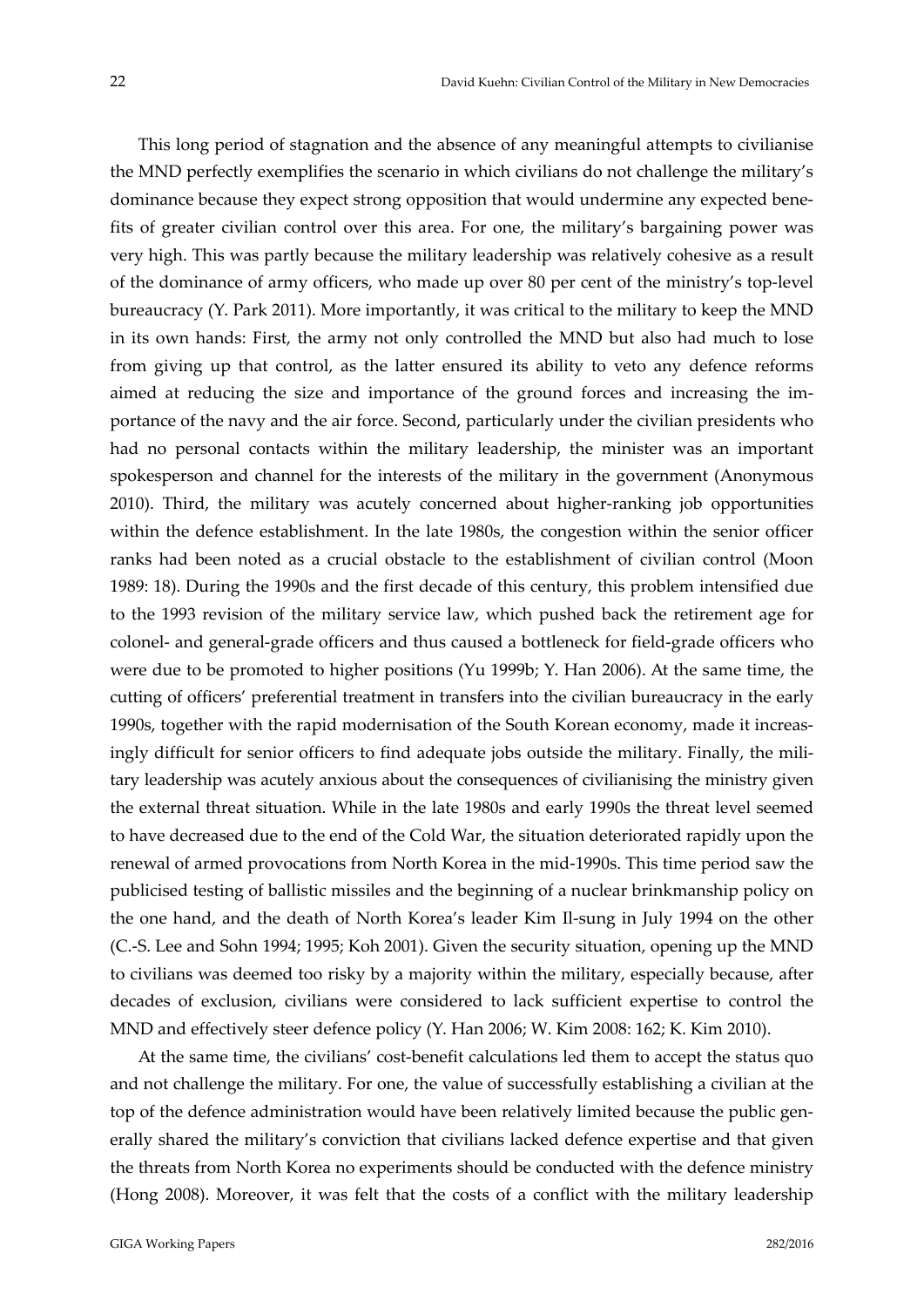would have outweighed the benefits. This perspective was based particularly on the fact that the presidents could estimate the military's ability and willingness to risk conflict with suffi‐ cient clarity. It was demonstrated clearly during the 2003 nuclear test crisis, when President Roh Moo‐hyun, who had been the most reform‐minded and radically progressive president and who had long stressed the need to civilianise the military leadership, quickly dropped the proposal after the first signs of resistance from within the MND (W. Kim 2008: 162; K. Kim 2010).

#### **5 Conclusion**

The goal of this paper was to answer the question of how and under what circumstances civilian control can be established in newly democratised nations. To do this, I have proposed a theoretical argument that conceives of the process of institutionalising civilian control in new democracies as a series of power struggles between the democratically elected civilians and the military leadership. The outcome of these power struggles depends on the respective bargaining power of civilians and the military, which is in turn a function of (1) the willing‐ ness of civilians to challenge the military's institutional prerogatives and the military's willingness to defend them and (2) the ability of each party to bear the costs of a civil–military conflict. From this argument, I have derived a number of propositions about the expected development of civil–military relations after the transition to democracy and the possible outcomes of civil–military power struggles, which I have tested through an in‐depth case study of civil–military relations in post‐transition South Korea.

I have found that the theoretical argument explains the development of civil–military re‐ lations in South Korea very well. First, the historical background of the Korean case study has substantiated the basic argument that even after a transition, civilians may be confronted with a military that continues to be represented in the political decision-making bodies, remains deeply involved in internal security operations, and completely dominates defencerelated policymaking. Second, the case study has corroborated the first and second propositions derived from the model: The process of institutionalising civilian control in South Korea was characterised by long periods in which the status quo persisted, punctuated by crucial moments in which change was attempted. Moreover, the reform of civil–military relations was a sequential process as civilians first attempted to push the military out of politics, and only much later attempted to increase their control over defence and military policy.

Third, the in‐depth analyses of three critical areas of South Korean civil–military relations provide empirical support for three of the four propositions regarding the outcome of individual instances of civil–military conflict. I have identified and explained three instances of the persistence of the status quo (the failure of President Roh Tae‐woo to challenge Hanahoe due to his low valuation of the potential benefits, 1988–1993; the failure of President Kim Young-sam to challenge Hanahoe due to his lack of information on the faction's isolation,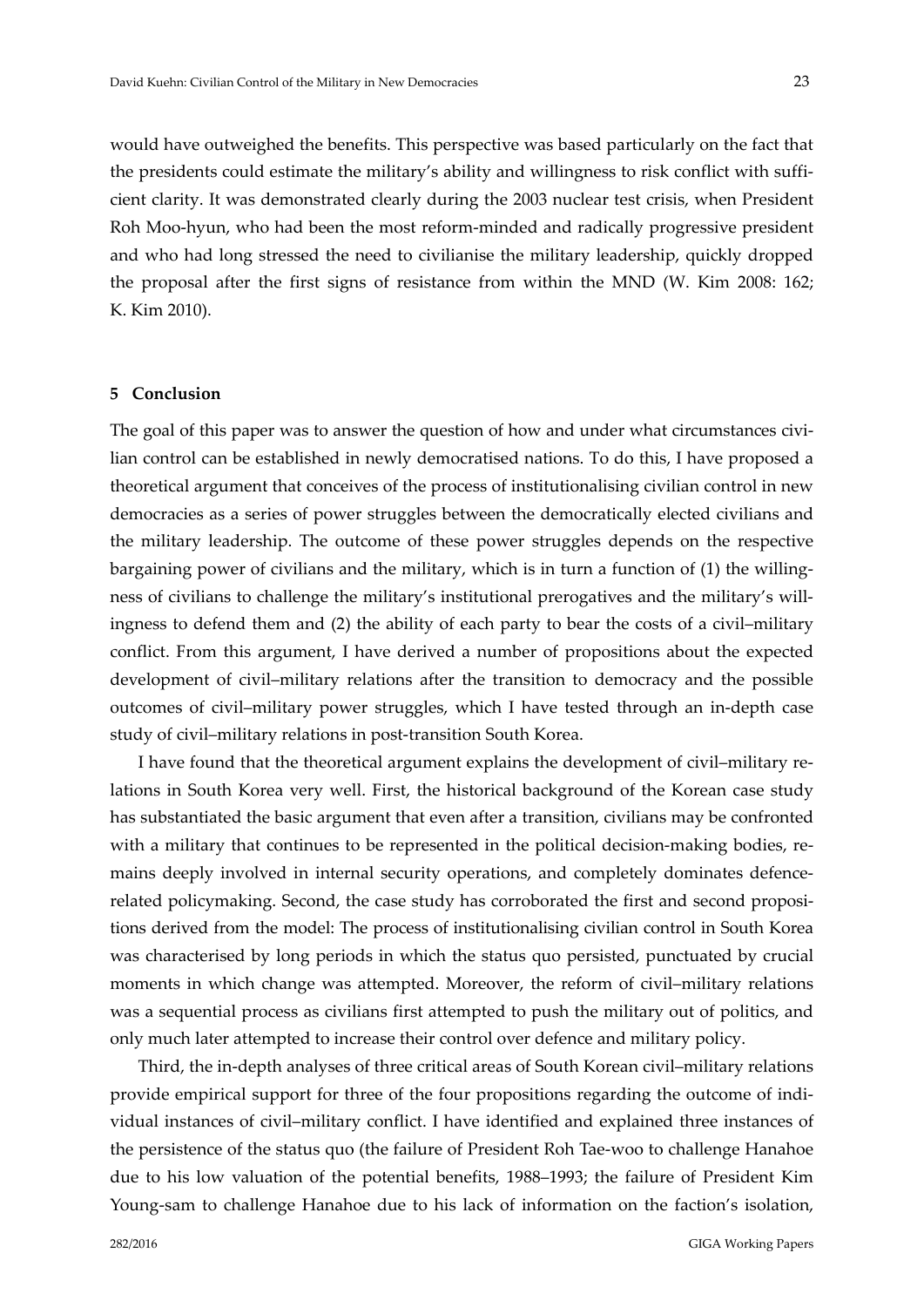early 1993; and the failure of civilian leaders to civilianise the defence ministry, 1988 to today); two cases of the successful institutionalisation of civilian control (the abolishment of the DSC's civilian surveillance operations under Kim Young‐sam, 1993; Kim Young‐sam's purge of Hanahoe after the publication of the Hahanoe files, 1993); and one case of an intermediate outcome (the DSC's subversion of President Roh's order to stop its surveillance of civilians, 1988–1993).

Finally, the three in-depth analyses have also shed light on those factors that affect the outcome of civil–military interactions. For one, the case studies have corroborated my argument that the civilians' perceptions of the value of abolishing a military prerogative, and the military's willingness to resist the civilians' attempt to expand civilian control, depend mainly on that prerogative's closeness to the civilians' and the military's core institutional interests: Civilians strongly valued the demilitarisation of politics and the expansion of civilian control over the internal security apparatus, but they were less motivated to increase control over de‐ fence and military policy. At the same time, the military's resistance was particularly likely when civilians wanted to challenge its prerogatives in the latter matters. For another, the case studies have also shown the importance of the actors' cohesion and their ability to shoulder the costs of conflict. The quick and almost frictionless demilitarisation of politics in South Korea was possible mainly because the military leadership consisted of Hanahoe officers, who were isolated from most of the officer corps.

While the above incidents suggest that my theoretical argument can explain the development of civil–military relations in South Korea, the case study is of course not a conclusive test. First, South Korean civil–military relations do not include an instance of the military blocking a civilian attempt to strengthen civilian control. Consequently, I was not able to test my last proposition empirically. Second, in analysing the individual instances of change within the institutional status quo, I have focused on "critical moments" in the development of civil–military relations after the transition to democracy. While these moments represent the critical constitutive events in the development of civil–military relations in South Korea, the focus on these "highlights" means that the more long‐term and opaque mechanisms of institutional change such as "layering" or "conversion," which often occur in small steps (Mahoney and Thelen 2010), cannot be captured. Both of these limitations in my empirical analysis suggest that additional research is necessary to test and further develop the theoretical argument presented here.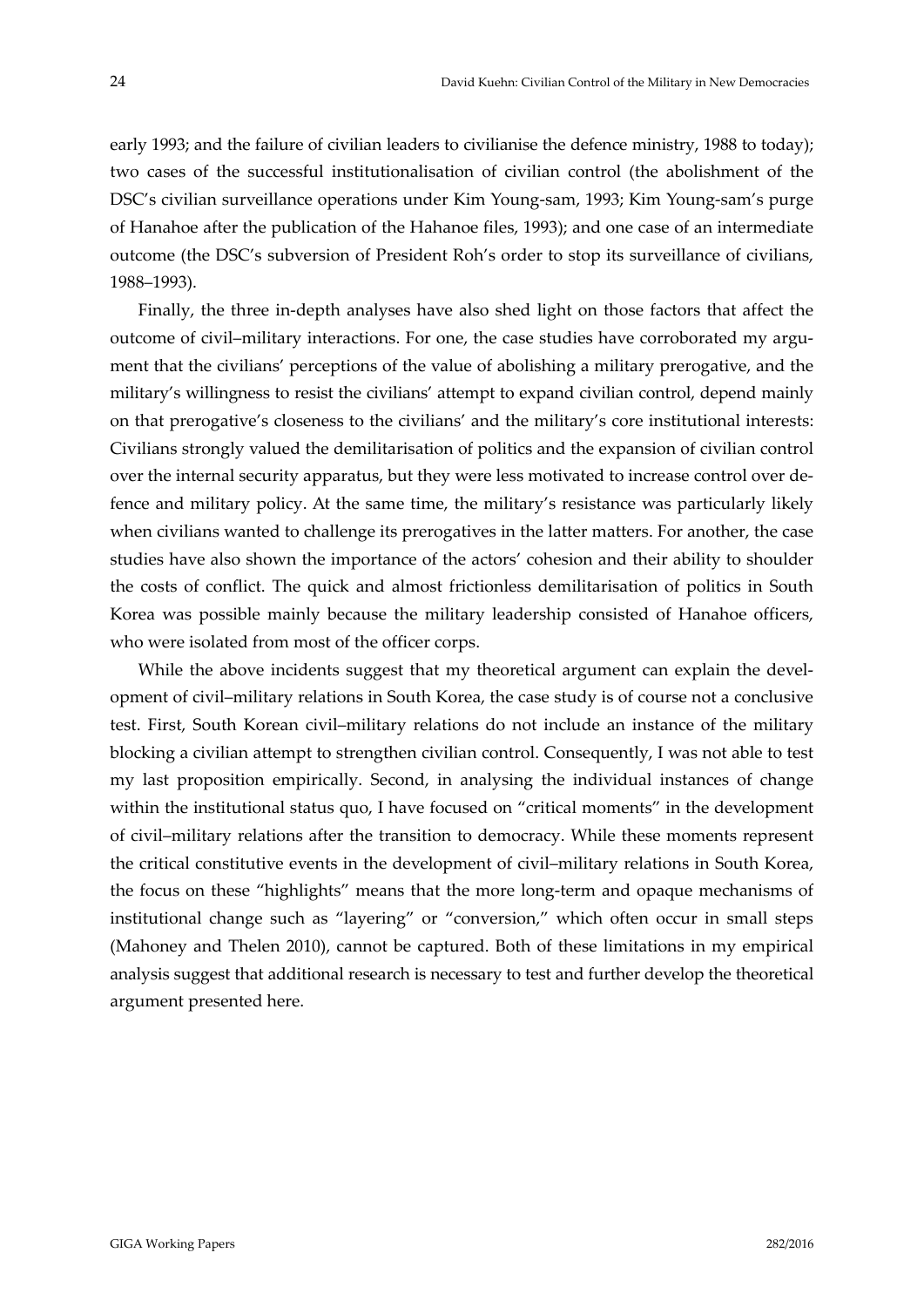#### **Bibliography**

- Abrahamsson, Bengt. 1972. *Military Professionalization and Political Power*. Sage Series on Armed Forces and Society. Beverly Hills: Sage.
- Agüero, Felipe. 1995. *Soldiers, Civilians, and Democracy: Post‐Franco Spain in Comparative Per‐ spective*. Baltimore: Johns Hopkins University Press.
- ———. 1997. "Toward Civilian Supremacy in South America". In: *Consolidating the Third Wave Democracies: Themes and Perspectives*, edited by Larry J. Diamond, Marc F. Plattner, Yun‐ han Chu, and Hung-mao Tien, 177–206. Baltimore: Johns Hopkins University Press.
- Alagappa, Muthiah. 2001. "Investigating and Explaining Change: An Analytical Framework". In: *Coercion and Governance: The Declining Political Role of the Military in Asia*, edited by Muthiah Alagappa, 29–68. Stanford: Stanford University Press.
- Andreski, Stanislav. 1968. *Military Organization and Society*. 2nd. edition. Berkeley: University of California Press.
- Anonymous. 2010. Personal interview under Condition of Anonymity with Colonel (ret.). Pro‐ fessor at Korea National Defense University. 16 June. Seoul.
- Avant, Deborah D. 1994. *Political Institutions and Military Change: Lessons from Peripheral Wars*. Ithaca: Cornell University Press.
- Barany, Zoltan. 2012. *The Soldier and the Changing State: Building Democratic Armies in Africa, Asia, Europe, and the Americas*. Princeton: Princeton University Press.
- Bechtol, Bruce E. 2005. "Civil‐Military Relations in the Republic of Korea". *Korea Observer* 36 (4): 603–630.
- Beeson, Mark, and Alex J. Bellamy. 2008. *Securing Southeast Asia: The Politics of Security Sector Reform*. Routledge Security in Asia Pacific Series 6. London: Routledge.
- Belkin, Aaron, and Evan Schofer. 2003. "Toward a Structural Understanding of Coup Risk". *Journal of Conflict Resolution* 47 (5): 594–620.
- Ben‐Meir, Yehuda. 1995. *Civil‐Military Relations in Israel*. New York: Columbia University Press.
- Bertelsmann Foundation. 2014. *Bertelsmann Transformation Index (BTI), Country Report South Korea, 2014*. online: www.bti‐project.org/reports/laenderberichte/aso/kor/index.nc.
- Bessner, Daniel, and Eric Lorber. 2012. "Toward a Theory of Civil–Military Punishment". *Armed Forces and Society* 38 (4): 649–668. doi:10.1177/0095327X12437685.
- Bland, Douglas L. 1999. "A Unified Theory Of Civil‐Military Relations". *Armed Forces and So‐ ciety* 26 (1): 7–25.
- Brady, Henry E., and David Collier (eds.). 2010. *Rethinking Social Inquiry: Diverse Tools, Shared Standards*. 2nd edition. Lanham: Rowman and Littlefield Publishers.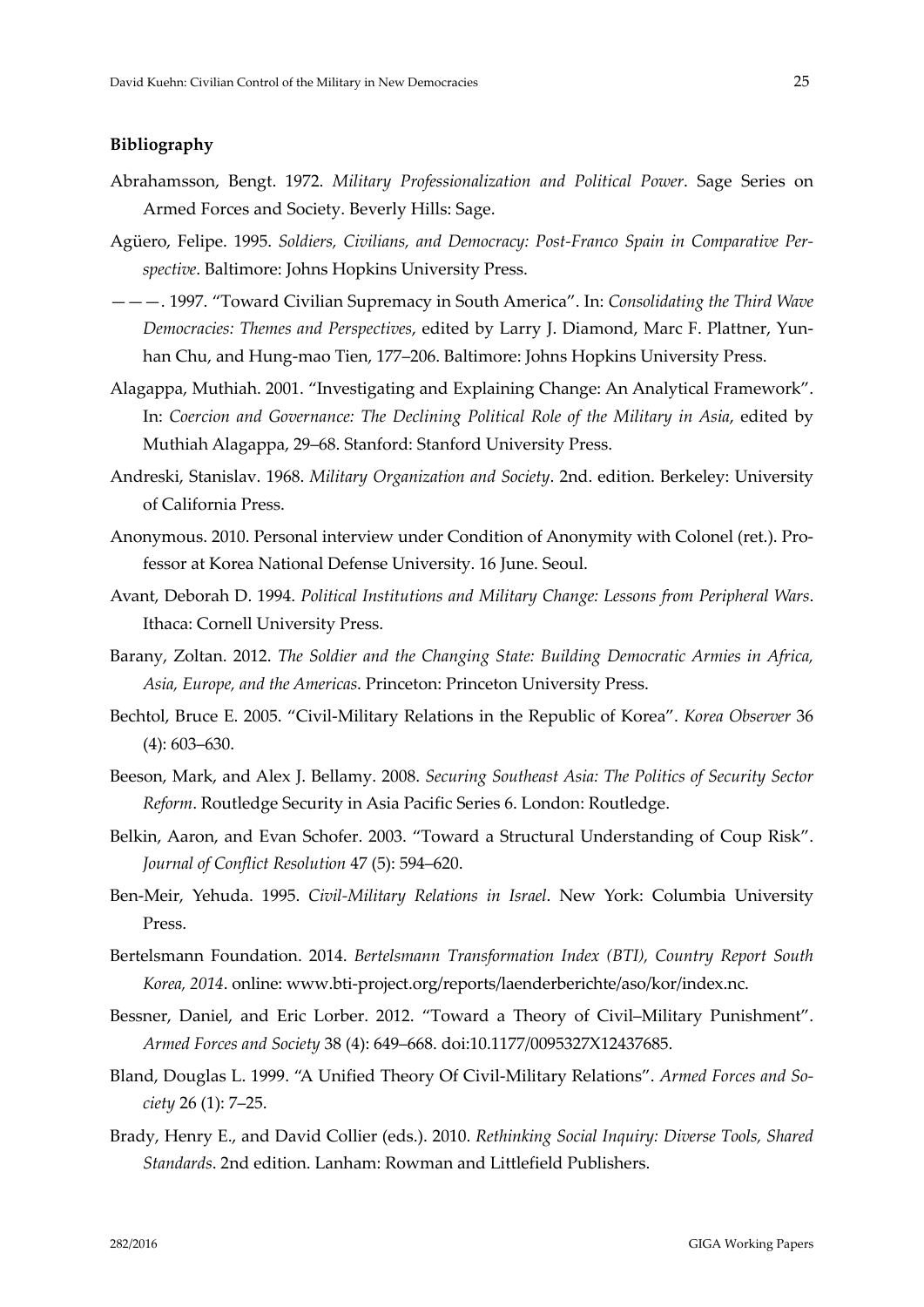- Bruneau, Thomas C. 2005. "Civil‐Military Relations in Latin America: The Hedgehog and the Fox Revisited". *Revista Fuerzas Armadas Y Sociedad* 19 (1): 111–131.
- ———. 2006. "Introduction". In: *Who Guards the Guardians and How: Democratic Civil‐Military Relations*, edited by Thomas C. Bruneau and Scott D. Tollefson. Austin: University of Texas Press.
- ———. 2012. "Impediments to the Accurate Conceptualization of Civil‐Military Relations". In: *Routledge Handbook of Civil‐Military Relations*, edited by Thomas C. Bruneau and Florina Cristiana Matei. London: Routledge.
- Büthe, Tim. 2002. "Taking Temporality Seriously: Modeling History and the Use of Narratives as Evidence". *American Political Science Review* 96 (3): 481–493.
- Calvert, Randall L. 1995. "The Rational Choice Theory of Social Institutions: Cooperation, Co‐ ordination, and Communication". In: *Modern Political Economy: Old Topics, New Directions*, edited by Jeffrey S. Banks and Eric A. Hanushek, 216–268. Cambridge: Cambridge Uni‐ versity Press.
- Cha, Victor D. 2003. "Security and Democracy in South Korean Development". In: *Korea's De‐ mocratization*, edited by Samuel S. Kim, 201–220. Cambridge: Cambridge University Press.
- Cho, Jung‐Kwan. 2001. "Taming the Military to Consolidate Democracy: The South Korean Experience". *Pacific Focus* 16 (1): 117–148.
- Chung, Il Joon. 2009. "Demilitarizing Politics in South Korea: Toward a Positive Consolida‐ tion of Civilian Supremacy". In: *Advances in Military Sociology: Essays in Honor of Charles C. Moskos*, edited by Giuseppe Caforio. Bingley: Emerald.
- ———. 2010. Personal interview with Chung Il Joon, Professor of Sociology. Korea University. 18 June. Seoul.
- Collier, Paul, and Anke Hoeffler. 2005. "Coup Traps: Why Does Africa Have so Many Coups d'Etat?". online: http://users.ox.ac.uk/~econpco/research/pdfs/Coup‐traps.pdf.
- ———. 2006. "Grand Extortion: Coup Risk and the Military as a Protection Racket". unAPI. online: http://ora.ouls.ox.ac.uk:8081/10030/1696.
- Cotton, James. 1992. "Understanding the State in South Korea: Bureaucratic‐Authoritarian or State Autonomy Theory?". *Comparative Political Studies* 24 (4): 512–531.
- ———. 1993. "From Authoritarianism to Democracy". In: *Korea under Roh Tae Woo: Democrati‐ sation, Northern Policy, and Intern‐Korean Relations*, edited by James Cotton, 22–41. London: Allen & Unwin.
- Croissant, Aurel. 2004. "Riding the Tiger: Civilian Control and the Military in Democratizing Korea". *Armed Forces and Society* 30 (3): 357–381.
- Croissant, Aurel, and David Kuehn. 2011. *Militär und zivile Politik (The Military and Civilian Po‐ litics)*. München: Oldenbourg.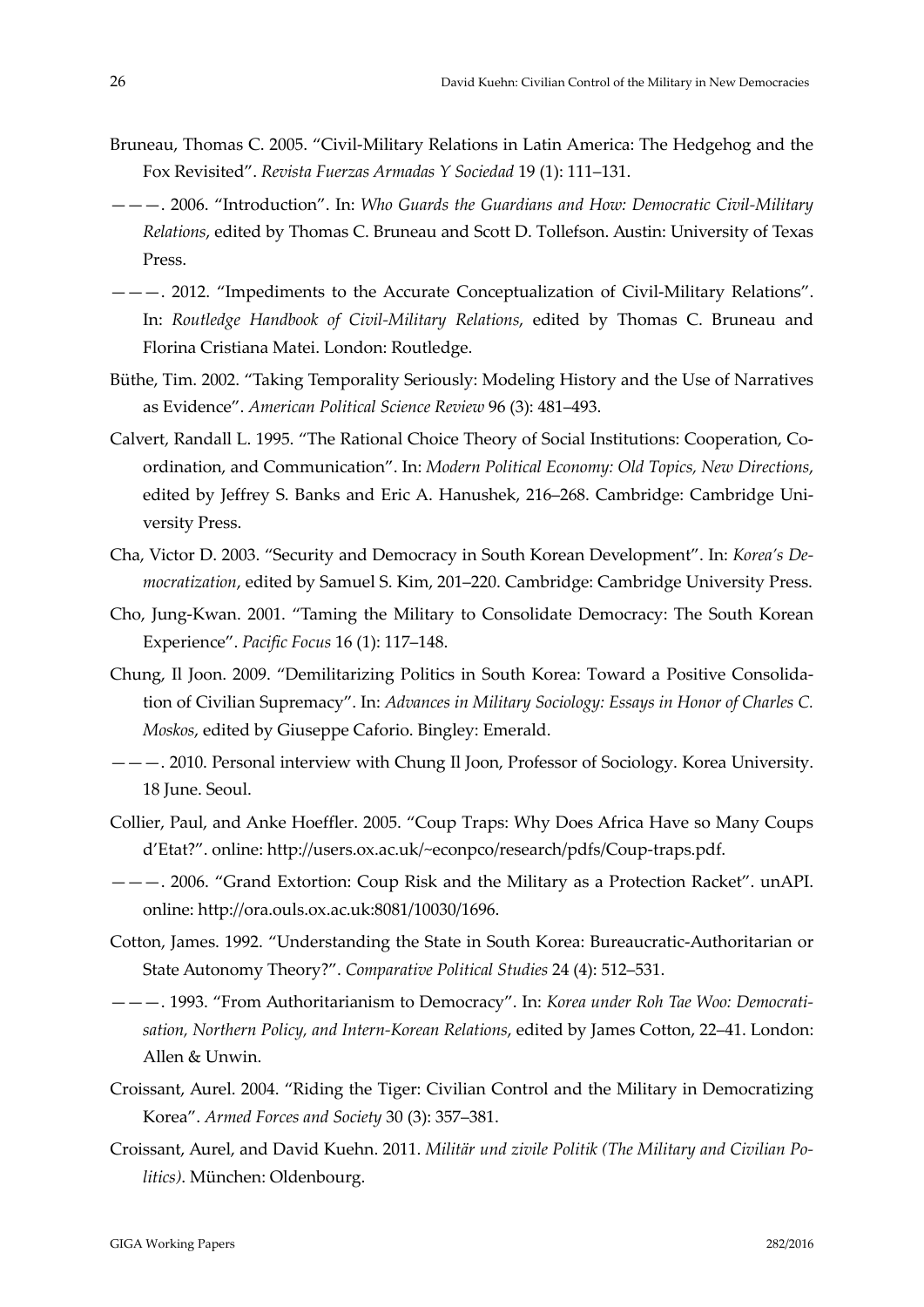- ———. 2015. "The Military's Role in Politics". In: *The Routledge Handbook on Comparative Politi‐ cal Institutions*, edited by Jennifer Gandhi and Rubén Ruiz‐Rufino. London: Routledge.
- Croissant, Aurel, David Kuehn, Paul W. Chambers, and Siegfried O. Wolf. 2010. "Beyond the Fallacy of Coup-Ism: Conceptualizing Civilian Control of the Military in Emerging Democracies". *Democratization* 17 (5): 950–975.
- Croissant, Aurel, David Kuehn, Philip Lorenz, and Paul W. Chambers. 2013. *Democratization and Civilian Control in Asia*. Basingstoke: Palgrave Macmillan.
- Cumings, Bruce. 2004. *North Korea*. New York: The New Press.
- ———. 2005. *Korea's Place in the Sun: A Modern History*. Updated edition. New York: W. W. Norton.
- Dahl, Robert A. 1989. *Democracy and Its Critics*. New Haven: Yale University Press.
- Desch, Michael C. 1999. *Civilian Control of the Military: The Changing Security Environment*. Bal‐ timore: Johns Hopkins University Press.
- Diamond, Larry J., and Doh Chull Shin. 2000. "Introduction". In: *Institutional Reform and Demo‐ cratic Consolidation in Korea*, edited by Larry J. Diamond and Doh Chull Shin, XXX–XXX. Stanford: Hoover Institution Press.
- Easton, David. 1965. *A Systems Analysis of Political Life*. New York: Wiley.
- Edmonds, Martin. 1988. *Armed Services and Society*. Leicester: Leicester University Press.
- Elster, Jon. 2007. *Explaining Social Behavior: More Nuts and Bolts for the Social Sciences*. Cam‐ bridge: Cambridge University Press.
- Ezrow, Natasha M., and Erica Frantz. 2011. *Dictators and Dictatorships Understanding Authori‐ tarian Regimes and Their Leaders*. New York: Continuum.
- Feaver, Peter D. 1996. "The Civil-Military Problematique: Huntington, Janowitz, and the Question of Civilian Control". *Armed Forces and Society* 23 (2): 149–178.
- ———. 1999. "Civil‐Military Relations". *Annual Review of Political Science* 2 (1): 211–241.
- ———. 2003. *Armed Servants: Agency, Oversight, and Civil‐Military Relations*. Cambridge: Har‐ vard University Press.
- Feaver, Peter D., and Erika Seeler. 2009. "Before and After Huntington: The Methodological Maturing of Civil‐Military Studies". In: *American Civil‐Military Relations: The Soldier and the State in a New Era*, edited by Suzanne C. Nielsen and Don M. Snider. Baltimore: Johns Hopkins University Press.
- Finer, Samuel E. 1962. *The Man on Horseback: The Role of the Military in Politics*. London: Pall Mall.
- Frazer, Jendayi. 1995. "Conceptualizing Civil-Military Relations during Democratic Transition". *Africa Today* 42 (1/2): 39–48.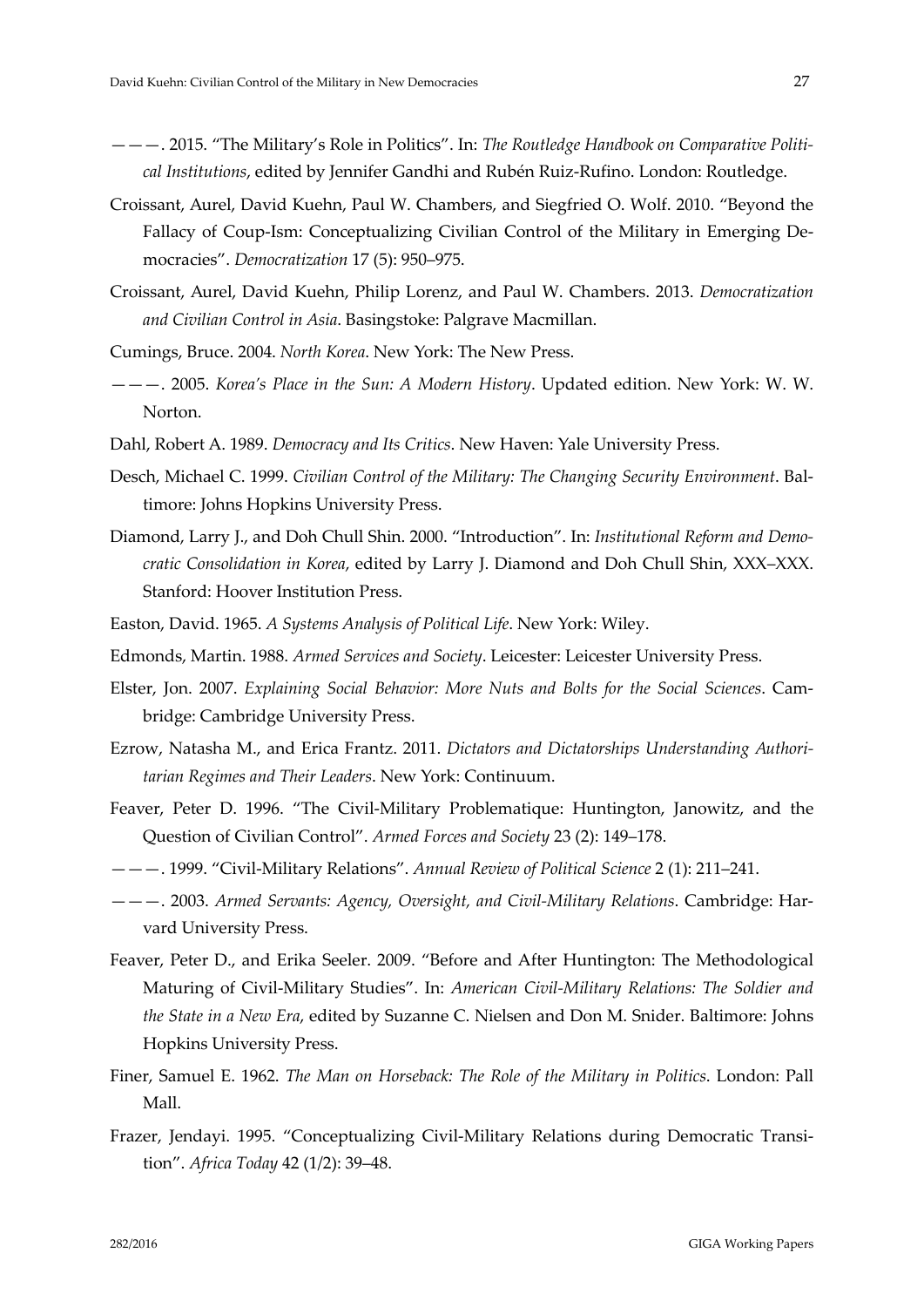- Gandhi, Jennifer, and Adam Przeworski. 2006. "Cooperation, Cooptation, and Rebellion Un‐ der Dictatorships". *Economics and Politics*, Economics and Politics, 18 (1): 1–26.
- Gates, Scott, and Brian D. Humes. 1997. *Games, Information, and Politics: Applying Game Theoretic Models to Political Science*. Ann Arbor: University of Michigan Press.
- Gerring, John. 2007. *Case Study Research: Principles and Practices*. New York: Cambridge Uni‐ versity Press.
- ———. 2010. "Causal Mechanisms: Yes, But…". *Comparative Political Studies* 43 (11): 1499– 1526.
- ———. 2011. *Social Science Methodology: A Unified Framework*. 2nd edition. Cambridge: Cam‐ bridge University Press.
- Graham, Norman A. 1991. "The Role of The Military in the Political and Economic Develop‐ ment of the Republic of Korea". *African and Asian Studies* 26 (1‐2): 114–131. doi:10.1163/ 156852191X00084.
- Hahn, Ki‐shik S. J. 2001. "Political Leadership in Korean Politics". In: *Understanding Korean Politics: An Introduction*, edited by Soong Hoom Kil and Chung‐In Moon, 107–140. New York: State University of New York Press.
- Hall, Peter A. 1986. *Governing the Economy: The Politics of State Intervention in Britain and France*. New York: Oxford University Press.
- ———. 2010. "Historical Institutionalism in Rationalist and Sociologist Perspective". In: *Ex‐ plaining Institutional Change: Ambiguity, Agency and Power*, edited by James Mahoney and Kathleen Thelen, 204–224. Cambridge: Cambridge University Press.
- Hall, Peter A., and Rosemary C. R. Taylor. 1996. "Political Science and the Three New Institutionalisms". *Political Studies* 44 (5): 936–957.
- Han, Sung‐Joo. 1988. "South Korea in 1987: The Politics of Democratization". *Asian Survey* 28 (1): 52–61. doi:10.2307/2644872.
- ———. 1989. "South Korea in 1988: A Revolution in the Making". *Asian Survey* 29 (1): 29–38. doi:10.2307/2644513.
- Han, Yong‐sup. 2006. "Analyzing South Korea's Defense Reform 2020". *Korean Journal of De‐ fense Analysis* 18 (1): 111–134. doi:10.1080/10163270609464101.
- Hong, Doo‐Seung. 2008. "The Military and Civil Society in Korea". In: Armed Forces and Conflict Resolution: Sociological Perspectives (Contributions to Conflict Management, Peace Economics and Development, Sociological Perspectives, Volume 7) edited by Giuseppe Caforio, Gerhard Kümmel and Bandana Purkayastha, 239–256. Bingley: Emer‐ ald Group Publishing.
- Hunter, Wendy. 1997. *Eroding Military Influence in Brazil: Politicians Against Soldiers*. Chapel Hill: University of North Carolina Press.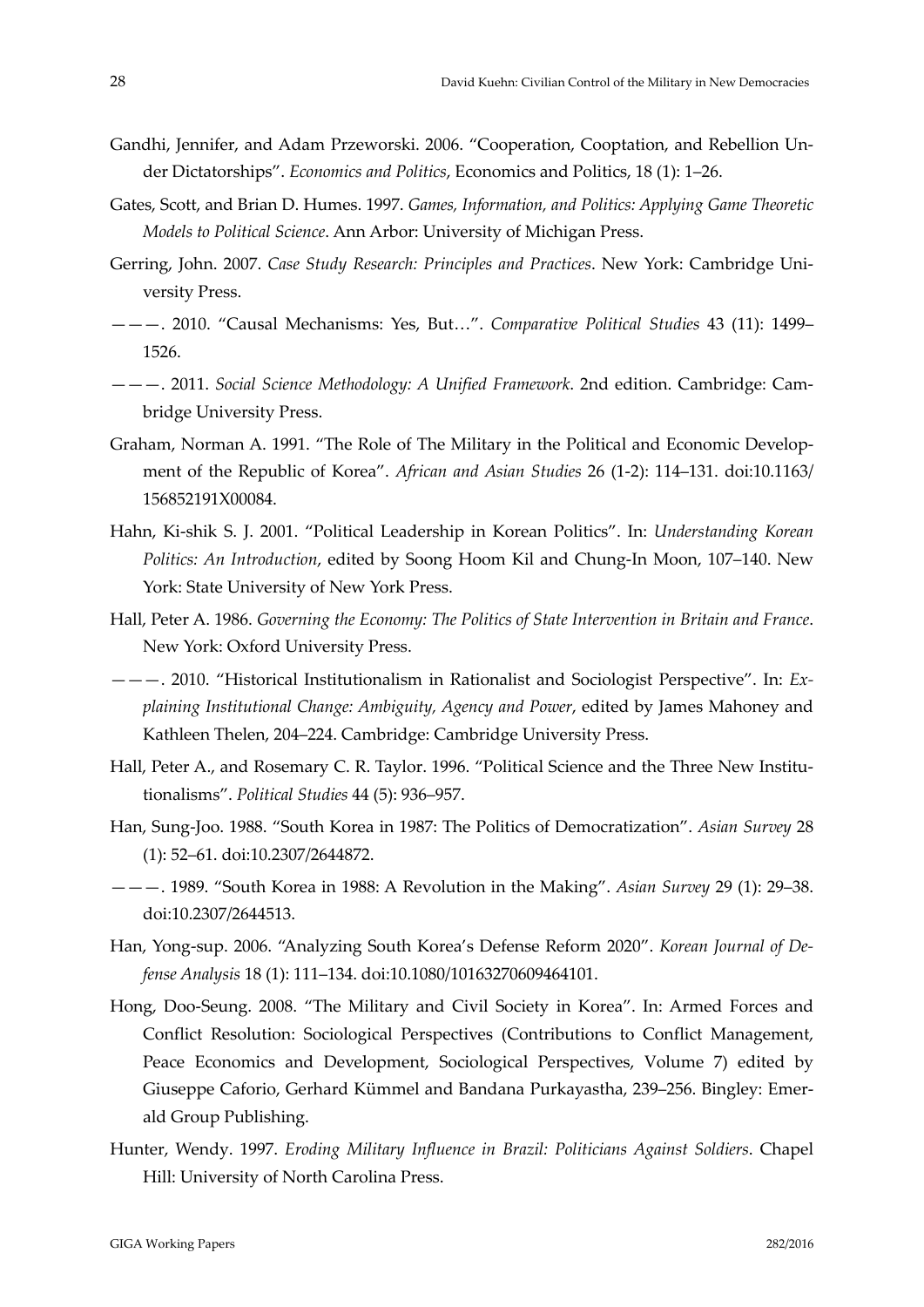- Huntington, Samuel P. 1957. *The Soldier and the State. The Theory and Politics of Civil‐Military Relations*. Cambridge: Belknap.
- ———. 1991. *The Third Wave: Democratization in the Late Twentieth Century*. Norman: University of Oklahoma Press.
- Jun, Jinsok. 2001. "South Korea: Consolidating Democratic Civilian Control". In: *Coercion and Governance: The Declining Political Role of the Military in Asia*, edited by Muthiah Alagappa, 121–142. Stanford: Stanford University Press.
- Katz, Rodney P., and Guy R. Arrigoni. 1992. "National Security". In: *South Korea: A Country Study*, edited by Andrea Matles Savada and William Shaw, 267–332. Darby, PA: DIANE Publishing.
- Kemp, Kenneth W., and Charles Hudlin. 1992. "Civil Supremacy over the Military: Its Nature and Limits". *Armed Forces and Society* 19 (1): 7–26.
- Kennedy, Charles H., and David J. Louscher. 1991. "Civil-Military Interaction: Data in Search of a Theory". *Journal of Asian and African Studies* 26 (1‐2): 1–10.
- Kil, Song Hoom. 2001. "Development of Korean Politics: A Historical Profile". In: *Understand‐ ing Korean Politics: An Introduction*, edited by Soong Hoom Kil and Chung‐In Moon, 33–70. New York: State University of New York Press.
- Kim, Insoo. 2008. "Bringing the Military Back in Political Transition: Democratic Transition by and for Powerless Officers in South Korea". Madison: University of Wisconsin‐Madison.
- ———. 2010. Personal interview with Kim Insoo, Professor at Korea National Defense Uni‐ versity, 21 June. Seoul.
- Kim, Jong-dae. 2011. Personal interview with Kim Jong-dae, Chief Editor, Diplomacy and Defense Focus, 15 April. Seoul.
- Kim, June Balm. 2011. Personal interview with Kim June Balm, Journalist, Joongang Ilbo, 15 April, Seoul.
- Kim, Kijoo. 2009. "Post-Cold War Civil-Military Relations in South Korea: Toward a Postmodern Military?". Buffalo: State University of New York. online: http://ubir.buffalo.edu/ xmlui/bitstream/handle/10477/133/Kim\_buffalo\_0656A\_10210.pdf?sequence=1.
- ———. 2010. Personal interview with Kim Kijoo, Professor at Naval Academy, 24 June. Seoul.
- Kim, Sunhyuk. 2011. Personal interview with Kim Sunhyuk, Professor of Political Science at Korea University, 8 April. Seoul.
- Kim, Wooksung. 2008. "The Conditions for Successful Civilian Control over the Military in New Democracies: The Case of South Korea". *The Quarterly Journal of Defense Policy Studies* 24 (4): 151–75.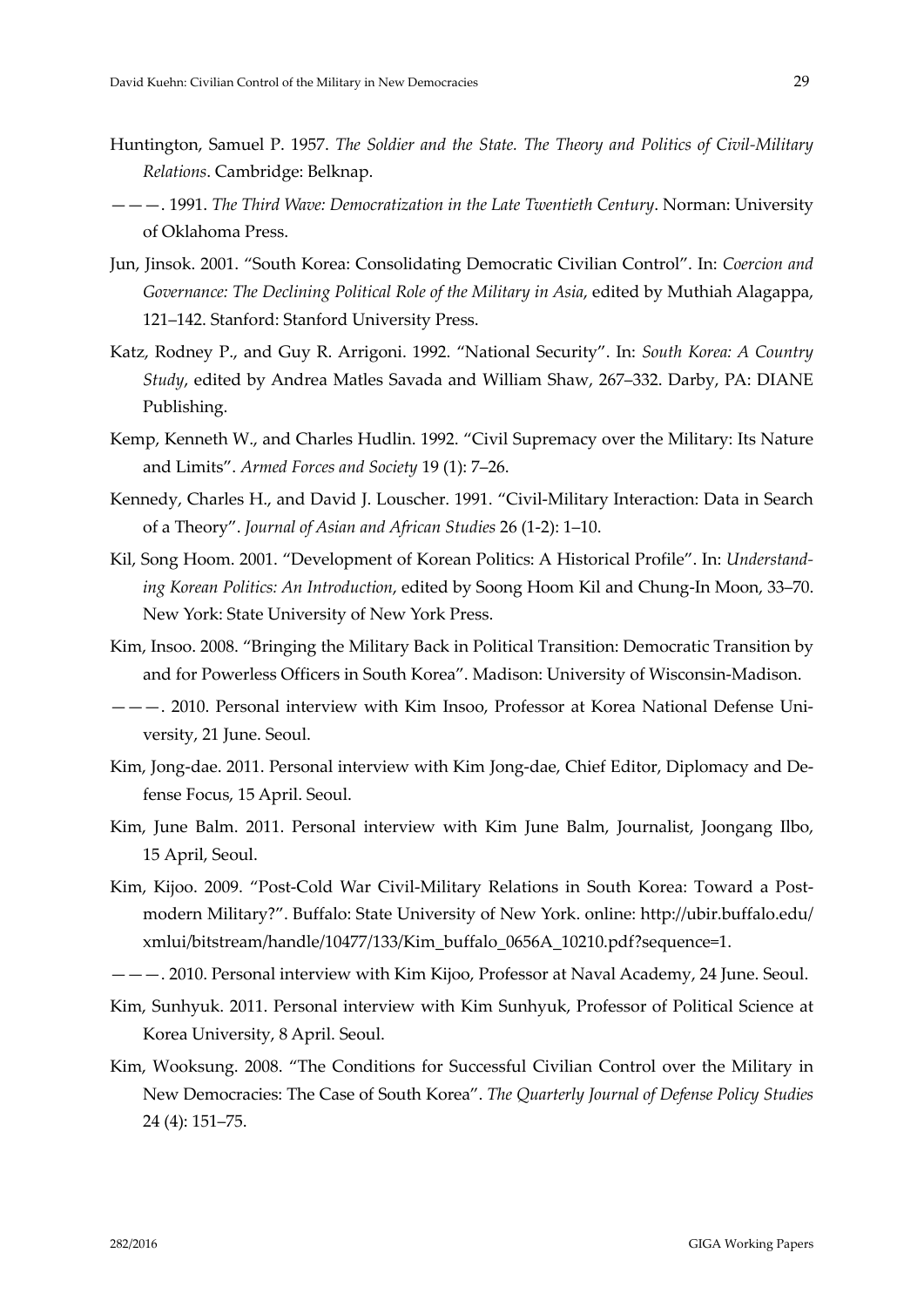- Kim, Yong Cheol, R. William Liddle, and Salim Said. 2006. "Political Leadership and Civilian Supremacy in Third Wave Democracies: Comparing South Korea and Indonesia". *Pacific Affairs* 79: 247–268.
- Knight, Jack. 1992. *Institutions and Social Conflict*. Cambridge: Cambridge University Press.
- Koh, Byung Chul. 2001. "The Foreign and Unification Policies of the Republic of Korea". In: *Understanding Korean Politics: An Introduction*, edited by Soong Hoom Kil and Chung‐In Moon, 231–268. New York: State University of New York Press.
- Kohn, Richard H. 1997. "How Democracies Control the Military". *Journal of Democracy* 8 (4): 140–153.
- Kuehn, David. 2013. "Institutionalizing Civilian Control in New Democracies: A Game-Theoretic Contribution to the Development of Civil‐ Military Relations Theory". Doctoral Dissertation, Heidelberg: Heidelberg University.
- Kuehn, David, and Philip Lorenz. 2011. "Explaining Civil-Military Relations in New Democracies: Structure, Agency and Theory Development". *Asian Journal of Political Science* 13 (5): 231–249.
- Lee, Chong‐Sik, and Hyuk‐Sang Sohn. 1994. "South Korea in 1993: The Year of the Great Re‐ form". *Asian Survey* 34 (1): 1–9.
- Lee, Chong‐sik, and Hyuk‐Sang Sohn. 1995. "South Korea in 1994: A Year of Trial". *Asian Sur‐ vey* 35 (1): 28–36.
- Lee, Hark Bum. 2010. Personal interview with Lee Hark Bum, aide to former President Kim Young‐sam, 28 June. Seoul.
- Lee, Jung Bock. 2001. "The Political Process in Korea". In: *Understanding Korean Politics: An In‐ troduction*, edited by Soong Hoom Kil and Chung‐In Moon, 141–174. New York: State University of New York Press.
- Lee, Min Yong. 2001. "South Korea: From 'New Professionalism' to 'Old Professionalism'". In: *Military Professionalism in Asia: Conceptual and Empirical Perspectives*, edited by Muthiah Alagappa, 47–60. Honolulu: East‐West Center.
- Lee, Terence. 2014. *Defect or Defend: Military Responses to Popular Protests in Authoritarian Asia*. Baltimore: Johns Hopkins University Press.
- Little, Daniel. 1998. *Microfoundations, Method, and Causation: On the Philosophy of the Social Sci‐ ences*. New Brunswick: Transaction.
- Luttwak, Edward. 1968. *Coup D'etat: A Practical Handbook*. London: The Penguin.
- Mahoney, James, and Kathleen Thelen. 2010. "A Theory of Gradual Institutional Change". In: *Explaining Institutional Change: Ambiguity, Agency and Power*, edited by James Mahoney and Kathleen Thelen, 1–37. Cambridge: Cambridge University Press.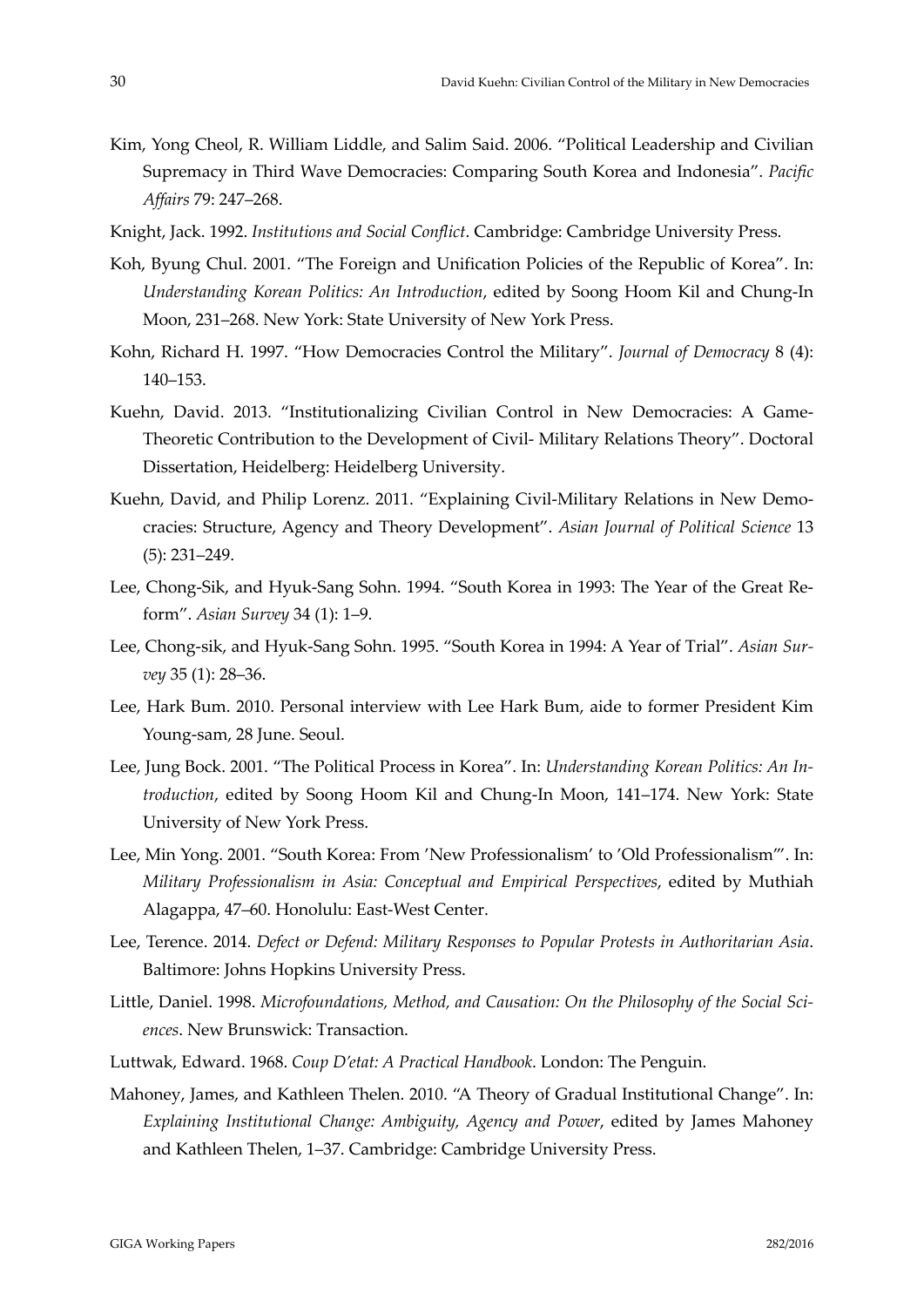- Mares, David R. 1998. *Civil‐Military Relations: Building Democracy and Regional Security in Latin America, Southern Asia, and Central Europe*. Boulder: Westview Press.
- MND, Republic of Korea. 2008. "2008 Defense White Paper". online: www.mnd.go.kr/cms\_ file/info/mndpaper/e2008\_all.pdf.
- ———. 2011. "History of MND". online: www.mnd.go.kr/mndEng\_2009/AboutMND/history/ 20060523/1\_630.jsp.
- Moe, Terry M. 2005. "Power and Political Institutions". *Perspectives on Politics* 3 (2): 215–233.
- Moon, Chung-in. 1989. "Democratization, National Security Politics and Civil-Military Relations: Some Theoretical Issues and the South Korean Case". *Pacific Focus* 4 (2): 5–22. doi:10.1111/j.1976‐5118.1989.tb00068.x.
- ———. 2010. Personal interview with Moon Chung‐in, Professor of Political Science, Yonsei University, 1 July. Seoul.
- Moon, Chung‐in, and Mun‐gu Kang. 1995. "Democratic Opening and Military Intervention in South Korea: Comparative Assessment and Implications". In: *Politics and Policy in the New Korean State: From Roh Tae‐Woo to Kim Young‐Sam*, edited by James Cotton, 170–192. New York: St. Martin's Press.
- Moon, Chung-in, and Sangkeun Lee. 2009. "Military Spending and the Arms Race on the Korean Peninsula". *Asian Perspective* 33 (4): 69–99.
- Moran, Jonathan. 2005. "The Role of the Security Services in Democratization: South Korea's Agency for National Security Planning". In: *Whos Watching the Spies? Establishing Intelli‐ gence Service Accountability*, edited by Hans Born, Loch K. Johnson, and Ian Leigh, 180–198. Washington, D.C.: Potomac.
- Nelson, Daniel N. 2002. "Definition, Diagnosis, Therapy: A Civil‐Military Critique". *Defense and Security Analysis* 18 (2): 157–170.
- Nordlinger, Eric A. 1977. *Soldiers in Politics: Military Coups and Governments*. Englewood Cliffs: Prentice Hall.
- North, Douglass Cecil. 1990. *Institutions, Institutional Change, and Economic Performance*. The Political Economy of Institutions and Decisions. Cambridge: Cambridge University Press.
- Nun, José. 1967. "The Middle‐Class Military Coup". In: *The Politics of Conformity in Latin America*, edited by Claudio Véliz, 66–118. New York: Oxford University Press.
- Oberdorfer, Don. 2001. *The Two Koreas: A Contemporary History*. 2nd revised and updated. New York: Basic Books.
- Oh, John Kie‐chiang. 1999. *Korean Politics: The Quest for Democratization and Economic Develop‐ ment*. Ithaca: Cornell University Press.
- Ostrom, Elinor. 2005. *Understanding Institutional Diversity*. Princeton: Princeton University Press.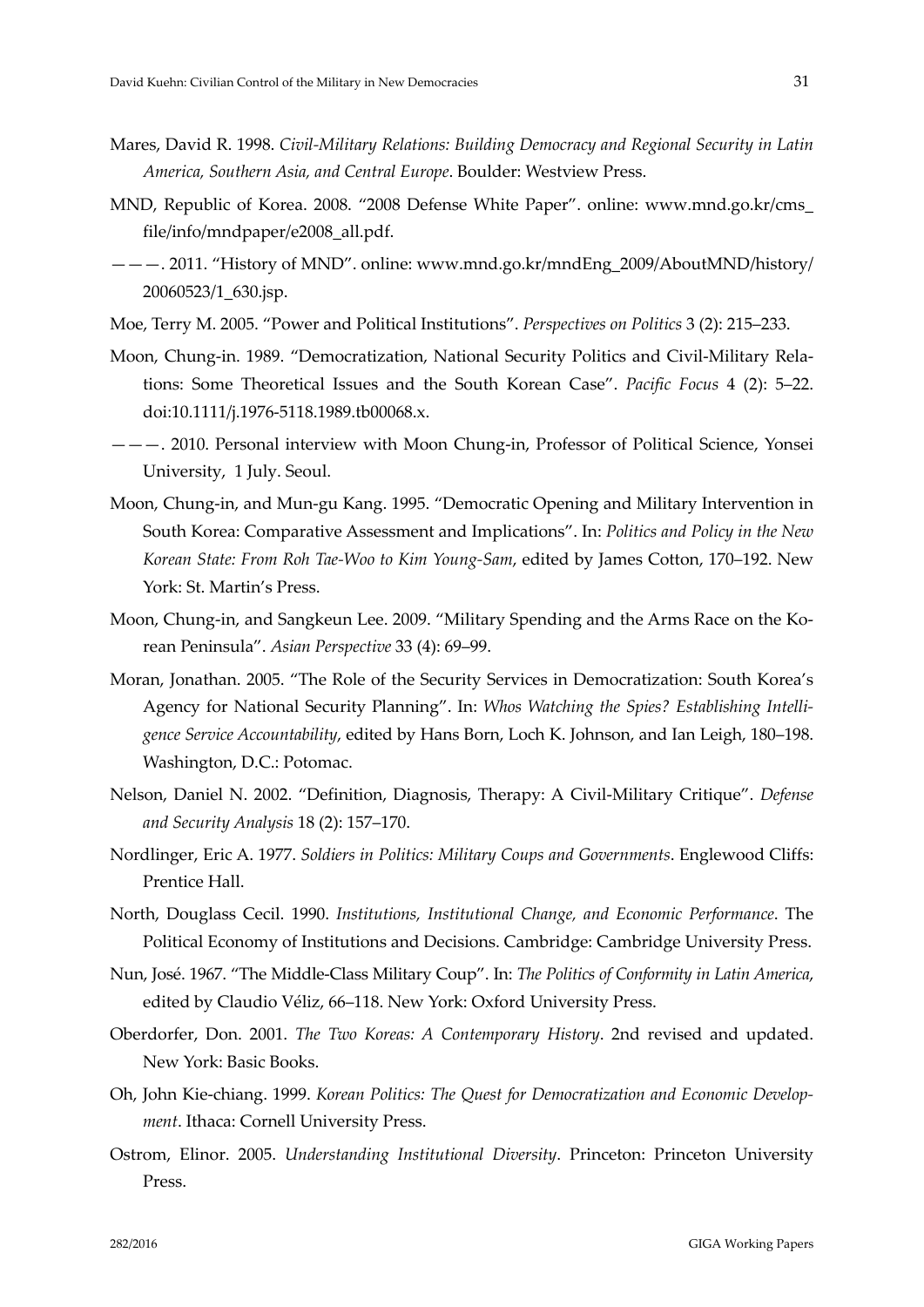- Ostrom, Vincent. 1990. "Problems of Cognition as a Challenge to Policy Analysts and Democratic Societies". *Journal of Theoretical Politics* 2 (3): 243–262.
- Paik, Young‐Chul. 1994. "Political Reform and Democratic Consolidation in Korea". *Korea and World Affairs* 18 (4): 730–748.
- Park, Kun Y. 1993. "'Pouring New Wine into Fresh Wineskins': Defense Spending and Economic Growth in LDCs with Application to South Korea". *Journal of Peace Research* 30 (1): 79–93.
- Park, Young‐wook. 2011. Personal interview with Park Young‐wook, Professor of Defense Management, former official at DAPA, 18 April. Seoul.
- Pion‐Berlin, David. 1992. "Military Autonomy and Emerging Democracies in South America". *Comparative Politics* 25 (1): 83–102.
- ———. 1997. *Through Corridors of Power: Institutions and Civil‐Military Relations in Argentina*. University Park: Pennsylvania State University Press.
- ———. 2001. "Introduction". In: *Civil‐Military Relations in Latin America: New Analytical Per‐ spectives*, edited by David Pion‐Berlin, 1–35. Chapel Hill: University of North Carolina Press.
- Pion‐Berlin, David, and Harold Trinkunas. 2010. "Civilian Praetorianism and Military Shirk‐ ing During Constitutional Crises in Latin America". *Comparative Politics* 42: 395–411.
- Rhie, June Hyoung. 1995. "Civilianization of the Military under Kim's Rule: Performance and Prospects". *Pacific Focus* 10 (1): 129–154.
- Roehrig, Terence. 2002. *The Prosecution of Former Military Leaders in Newly Democratic Nations: The Cases of Argentina, Greece, and South Korea*. Jefferson: McFarland and Company.
- Rohlfing, Ingo. 2012. *Case Studies and Causal Inference: An Integrative Framework*. Basingstoke: Palgrave Macmillan.
- Ruby, Tomislav Z., and Douglas Gibler. 2010. "US Professional Military Education and De‐ mocratization Abroad". *European Journal of International Relations* 16 (3): 339–364. doi:10.1177/1354066109344659.
- Saxer, Carl J. 2004. "Generals and Presidents: Establishing Civilian and Democratic Control in South Korea". *Armed Forces and Society* 30 (3): 383–408.
- Serra, Narcís. 2010. *The Military Transition: Democratic Reform of the Armed Forces*. Translated by Peter Bush. Cambridge: Cambridge University Press.
- Shemella, Paul. 2006. "The Spectrum of Roles and Missions of the Armed Forces". In: *Who Guards the Guardians and How: Democratic Civil‐Military Relations*, edited by Thomas C. Bruneau and Scott D. Tollefson, 122–144. Austin: University of Texas Press.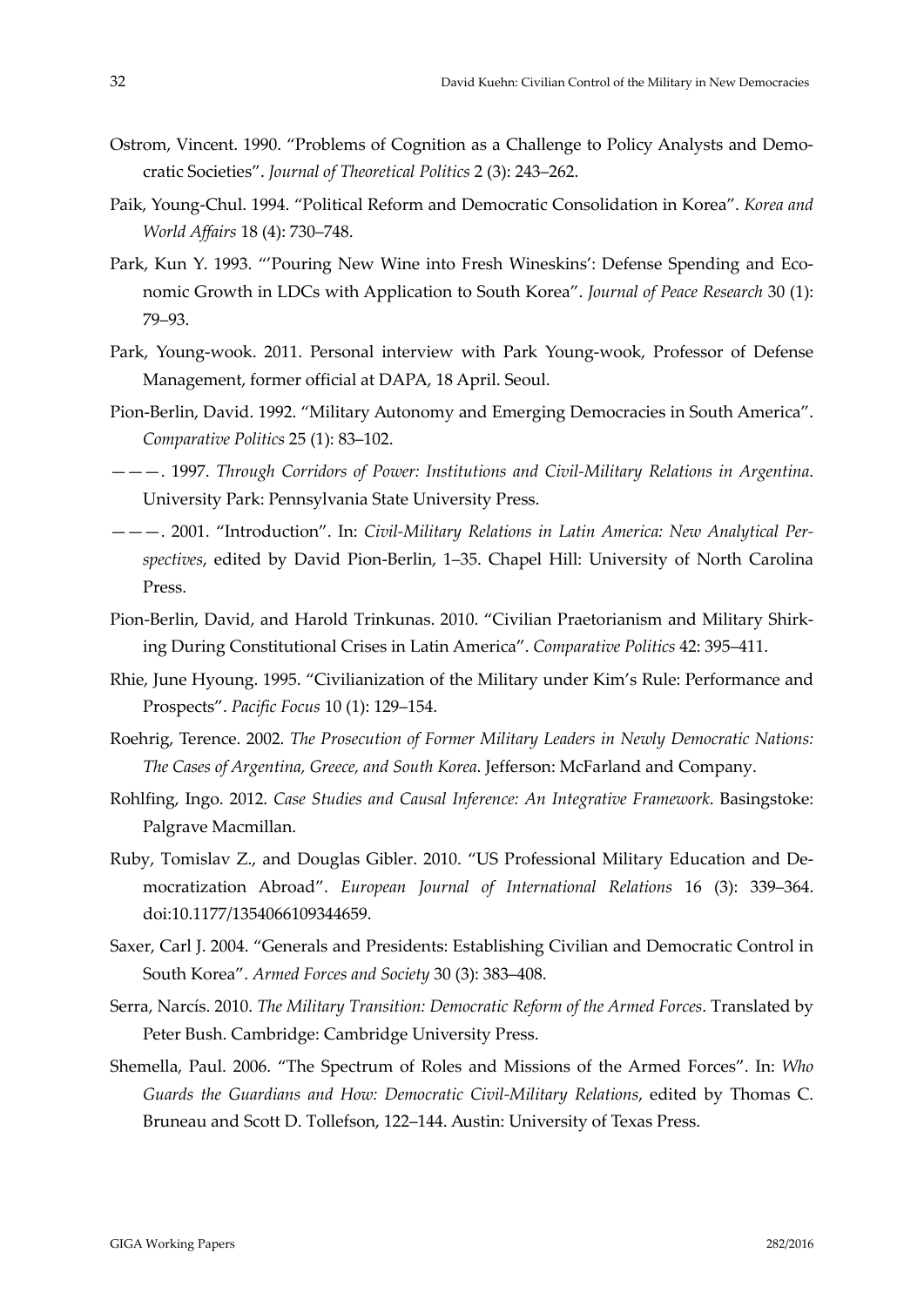- Shepsle, Kenneth A. 2006. "Rational Choice Institutionalism". In: *The Oxford Handbook of Politi‐ cal Institutions*, edited by Rod A. W. Rhodes, 1. publ., 10: 23–38. The Oxford Handbooks of Political Science. Oxford [inter alia]: Oxford University Press.
- Sigmund, Paul E. 1993. "Review: Approaches to the Study of the Military in Latin America". *Comparative Politics* 26 (1): 111–122.
- Smith, Peter H. 2005. *Democracy in Latin America: Political Change in Comparative Perspective*. New York: Oxford University Press.
- Song, Sang‐ho. 2011. "Seoul to Streamline Military Leadership". *Korea Herald*, 8 March 2011 edition. online: www.koreaherald.com/national/Detail.jsp?newsMLId=20110308000868.
- Steinberg, David I. 2000. "Continuing Democratic Reform: The Unfinished Symphony". In: *Consolidating Democracy in South Korea*, edited by Larry J. Diamond and Pyong‐guk Kim, 203–238. Boulder: Lynne Rienner.
- Stepan, Alfred. 1988. *Rethinking Military Politics: Brazil and the Southern Cone*. Princeton: Prince‐ ton University Press.
- Svolik, Milan W. 2010. "Contracting on Violence: Authoritarian Repression and Military Inter‐ vention in Politics". online: https://netfiles.uiuc.edu/msvolik/www/research/anatomy8\_ long.pdf.
- Trinkunas, Harold A. 2005. *Crafting Civilian Control of the Military in Venezuela: A Comparative Perspective*. Chapel Hill: University of North Carolina Press.
- Tsebelis, George. 1990. *Nested Games: Rational Choice in Comparative Politics*. Berkeley: University of California Press.
- ———. 2002. *Veto Players: How Political Institutions Work*. Princeton, N.J: Princeton University Press.
- Welch, Claude E. (ed) 1976. *Civilian Control of the Military: Theory and Cases from Developing Countries*. Albany: State University of New York Press.
- Yang, Sung Chul. 1999. *The North and South Korean Political Systems: A Comparative Analysis*. 2nd edition. Boulder: Westview Press.
- Yu, Yong‐won. 1999a. "Military Promotion System Revised". *Chosun Ilbo*, 11 April edition. online: http://english.chosun.com/site/data/html\_dir/1999/11/04/1999110461417.html.
- ———. 1999b. "Promotions Glut Causes Low Morale". *Chosun Ilbo*, 16 December edition. online: http://english.chosun.com/site/data/html\_dir/1999/12/16/1999121661548.html.
- ———. 2010. Personal interview with Yu Yong‐won, Journalist, Yonhap News Agency, 2 June. Seoul.